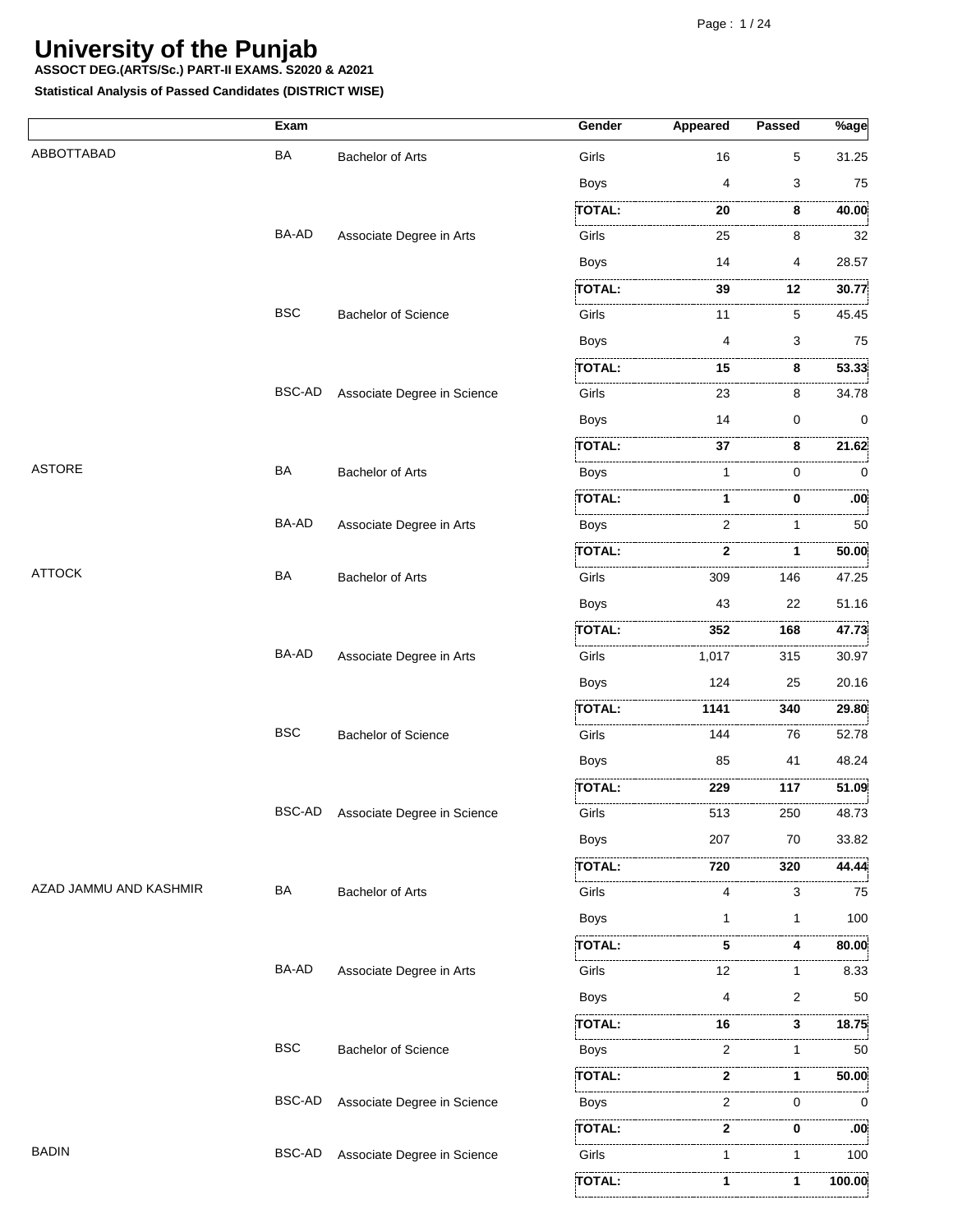**ASSOCT DEG.(ARTS/Sc.) PART-II EXAMS. S2020 & A2021**

|                | Exam          |                             | Gender                              | <b>Appeared</b> | Passed      | $\sqrt[9]{\text{age}}$ |
|----------------|---------------|-----------------------------|-------------------------------------|-----------------|-------------|------------------------|
| BAGH (A.K.)    | BA            | <b>Bachelor of Arts</b>     | Girls                               | 7               | 3           | 42.86                  |
|                |               |                             | <b>Boys</b>                         | 2               | 0           | 0                      |
|                |               |                             | <b>TOTAL:</b>                       | 9               | 3           | 33.33                  |
|                | BA-AD         | Associate Degree in Arts    | Girls                               | 13              | .<br>7      | .<br>53.85             |
|                |               |                             | <b>Boys</b>                         | 10              | 4           | 40                     |
|                |               |                             | <b>TOTAL:</b>                       | 23              | <br>11      | 47.83                  |
|                | <b>BSC</b>    | <b>Bachelor of Science</b>  | Girls                               | 1               | 1           | . 3<br>100             |
|                |               |                             | <b>Boys</b>                         | 3               | 2           | 66.67                  |
|                |               |                             | TOTAL:                              | 4               | 3           | 75.00                  |
|                | BSC-AD        | Associate Degree in Science | Girls                               | 3               | 1           | 33.33                  |
|                |               |                             | <b>Boys</b>                         | 4               | $\mathbf 0$ | 0                      |
|                |               |                             | TOTAL:                              | 7               | 1           | 14.29                  |
| BHIMBER (A.K.) | BA            | <b>Bachelor of Arts</b>     | Girls                               | 1               | 1           | 100                    |
|                |               |                             | <b>Boys</b>                         | 1               | 1           | 100                    |
|                |               |                             | TOTAL:                              | $\mathbf{2}$    | 2           | 100.00                 |
|                | BA-AD         | Associate Degree in Arts    | Girls                               | 2               | .<br>0      | 0                      |
|                |               |                             | <b>Boys</b>                         | 5               | 1           | 20                     |
|                |               |                             | TOTAL:                              | 7               | 1           | 14.29                  |
|                | BSC-AD        | Associate Degree in Science | Boys                                | 1               | $\Omega$    | 0                      |
|                |               |                             | .<br>TOTAL:                         | 1               | 0           | $.00^{\circ}$          |
| <b>BHAKKAR</b> | <b>BA</b>     | <b>Bachelor of Arts</b>     | Girls                               | 4               | 2           | .<br>.<br>50           |
|                |               |                             | <b>Boys</b>                         | 3               | 2           | 66.67                  |
|                |               |                             | <b>TOTAL:</b>                       | 7               | 4           | 57.14                  |
|                | BA-AD         | Associate Degree in Arts    | Girls                               | 5               | 4           | 80                     |
|                |               |                             | <b>Boys</b>                         | 12              | 6           | 50                     |
|                |               |                             | TOTAL:                              | 17              | 10          | 58.82                  |
|                | <b>BSC</b>    | <b>Bachelor of Science</b>  | ;.<br>Girls                         | 1               | 1           | 100                    |
|                |               |                             | <b>Boys</b>                         | 4               | 2           | 50                     |
|                |               |                             | <b>TOTAL:</b>                       | 5               | 3           | 60.00                  |
|                | <b>BSC-AD</b> | Associate Degree in Science | .<br>Girls                          | 2               | 2           | .<br>100               |
|                |               |                             | <b>Boys</b>                         | 3               | 0           | 0                      |
|                |               |                             | , , , , , , , , , , , , ,<br>TOTAL: | 5               | .<br>2      | 40.00                  |
| <b>BAJAUR</b>  | BA-AD         | Associate Degree in Arts    | Boys                                | 3               | 1           | 33.33                  |
|                |               |                             | TOTAL:                              | 3               | 1           | 33.33                  |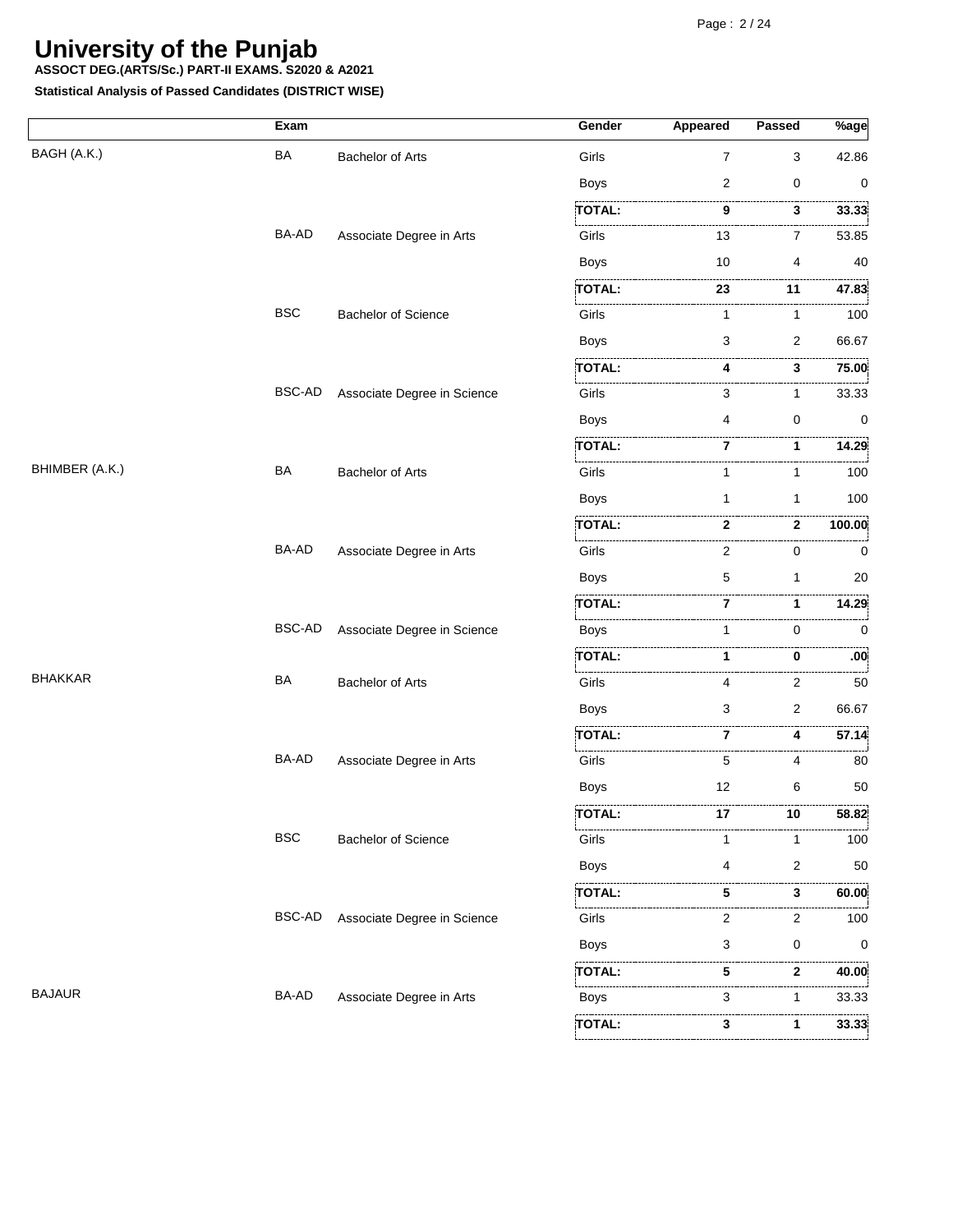**ASSOCT DEG.(ARTS/Sc.) PART-II EXAMS. S2020 & A2021**

|                    | Exam         |                             | Gender        | <b>Appeared</b> | <b>Passed</b>     | $\sqrt[9]{8}$ age |
|--------------------|--------------|-----------------------------|---------------|-----------------|-------------------|-------------------|
| <b>BALOCHISTAN</b> | BA           | <b>Bachelor of Arts</b>     | <b>Boys</b>   | $\mathbf{1}$    | $\mathbf 0$       | 0                 |
|                    |              |                             | <b>TOTAL:</b> | 1               | 0                 | :00               |
|                    | BA-AD        | Associate Degree in Arts    | Girls         | 1               | 0                 | .<br>0            |
|                    |              |                             | <b>Boys</b>   | 3               | 2                 | 66.67             |
|                    |              |                             | <b>TOTAL:</b> | 4               | .<br>$\mathbf{2}$ | 50.00             |
|                    | BSC-AD       | Associate Degree in Science | <b>Boys</b>   | 2               | 1                 | .<br>50           |
|                    |              |                             | <b>TOTAL:</b> | 2               | 1                 | 50.00             |
| <b>BULTISTAN</b>   | BA-AD        | Associate Degree in Arts    | Boys          | 3               | $\mathbf 0$       | 0                 |
|                    |              |                             | TOTAL:        | 3               | 0                 | :00               |
|                    | <b>BSC</b>   | <b>Bachelor of Science</b>  | <b>Boys</b>   | 2               | 2                 | . 3<br>100        |
|                    |              |                             | TOTAL:        | 2               | 2                 | 100.00            |
|                    | BSC-AD       | Associate Degree in Science | Boys          | 1               | $\Omega$          | $\Omega$          |
|                    |              |                             | <b>TOTAL:</b> | 1               | 0                 | :00               |
| <b>BANNU</b>       | BA           | <b>Bachelor of Arts</b>     | Girls         | 1               | 1                 | 100               |
|                    |              |                             | <b>TOTAL:</b> | 1               | 1                 | 100.00            |
|                    | BA-AD        | Associate Degree in Arts    | .<br>Girls    | 2               | 1                 | 50                |
|                    |              |                             | <b>Boys</b>   | 2               | 1                 | 50                |
|                    |              |                             | <b>TOTAL:</b> | 4               | $\mathbf{2}$      | 50.00             |
| BATGRAM (K.P.K.)   | BA           | <b>Bachelor of Arts</b>     | Girls         | 1               | 0                 | 0                 |
|                    |              |                             | <b>Boys</b>   | 1               | 1                 | 100               |
|                    |              |                             | TOTAL:        | 2               | 1                 | 50.00             |
|                    | <b>BA-AD</b> | Associate Degree in Arts    | Girls         | 2               | 1                 | 50                |
|                    |              |                             | <b>Boys</b>   | 5               | 3                 | 60                |
|                    |              |                             | TOTAL:        | 7               | 4                 | 57.14             |
|                    | <b>BSC</b>   | <b>Bachelor of Science</b>  | Girls         | .<br>2          | $\mathbf 0$       | .<br>0            |
|                    |              |                             | <b>TOTAL:</b> | 2               | 0                 | .00.              |
|                    | BSC-AD       | Associate Degree in Science | <b>Boys</b>   | 1               | 0                 | .<br>0            |
|                    |              |                             | <b>TOTAL:</b> | 1               | 0                 | $.00^{\circ}$     |
| BUNER (K.P.K.)     | BA           | <b>Bachelor of Arts</b>     | Girls         | 1               | 0                 | . 5<br>0          |
|                    |              |                             | TOTAL:        | 1               | 0                 | :00               |
|                    | BA-AD        | Associate Degree in Arts    | Girls         | 2               | 1                 | 50                |
|                    |              |                             | <b>Boys</b>   | 1               | 0                 | 0                 |
|                    |              |                             | TOTAL:        | <br>3           | 1                 | 33.33             |
|                    | BSC-AD       | Associate Degree in Science | .<br>Girls    | 1               | 1                 | .<br>100          |
|                    |              |                             | TOTAL:        | 1.              | 1                 | 100.00            |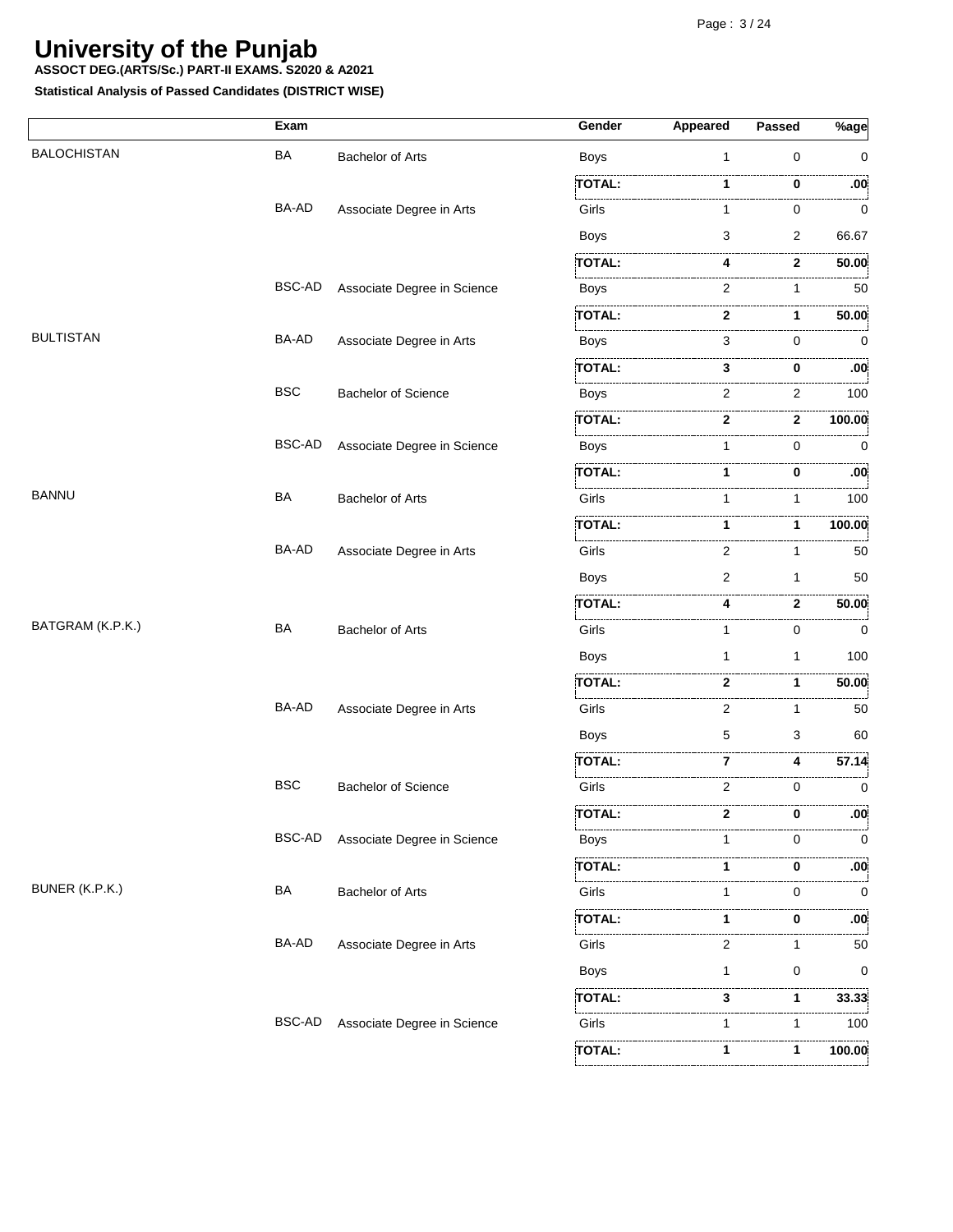**ASSOCT DEG.(ARTS/Sc.) PART-II EXAMS. S2020 & A2021**

|                   | Exam       |                             | Gender        | Appeared       | <b>Passed</b>  | $\sqrt[6]{8}$ age |
|-------------------|------------|-----------------------------|---------------|----------------|----------------|-------------------|
| <b>BAHAWALPUR</b> | BA         | <b>Bachelor of Arts</b>     | Girls         | 2              | $\mathbf 0$    | 0                 |
|                   |            |                             | <b>Boys</b>   | 4              | $\overline{2}$ | 50                |
|                   |            |                             | <b>TOTAL:</b> | 6              | 2              | 33.33             |
|                   | BA-AD      | Associate Degree in Arts    | Girls         | 4              | 1              | 25                |
|                   |            |                             | Boys          | 23             | 8              | 34.78             |
|                   |            |                             | TOTAL:        | 27             | 9              | 33.33             |
|                   | BSC-AD     | Associate Degree in Science | <b>Boys</b>   | 2              | 1              | 50                |
|                   |            |                             | TOTAL:        | 2              | 1              | 50.00             |
| BAHAWALNAGAR      | BA         | <b>Bachelor of Arts</b>     | Girls         | 6              | 2              | 33.33             |
|                   |            |                             | <b>Boys</b>   | 7              | 4              | 57.14             |
|                   |            |                             | TOTAL:        | 13             | <br>6          | 46.15             |
|                   | BA-AD      | Associate Degree in Arts    | Girls         | 18             | 9              | 50                |
|                   |            |                             | <b>Boys</b>   | 33             | 6              | 18.18             |
|                   |            |                             | <b>TOTAL:</b> | 51             | 15             | 29.41             |
|                   | <b>BSC</b> | <b>Bachelor of Science</b>  | Girls         | 1              | 1              | 100               |
|                   |            |                             | <b>Boys</b>   | 1              | 0              | 0                 |
|                   |            |                             | <b>TOTAL:</b> | $\mathbf{2}$   | 1              | 50.00             |
|                   | BSC-AD     | Associate Degree in Science | Girls         | 3              | 0              | 0                 |
|                   |            |                             | <b>Boys</b>   | 4              | 1              | 25                |
|                   |            |                             | <b>TOTAL:</b> | 7              | 1              | 14.29             |
| CHARSADDA         | BA-AD      | Associate Degree in Arts    | Girls         | 3              | 1              | 33.33             |
|                   |            |                             | <b>Boys</b>   | 3              | $\mathbf 0$    | 0                 |
|                   |            |                             | <b>TOTAL:</b> | 6              | 1              | 16.67             |
|                   | <b>BSC</b> | <b>Bachelor of Science</b>  | Boys          | 1              | 0              | 0                 |
|                   |            |                             | <b>TOTAL:</b> | 1              | 0              | :00               |
|                   | BSC-AD     | Associate Degree in Science | Girls         | 2              |                | 50                |
|                   |            |                             | <b>Boys</b>   | $\overline{2}$ | 0              | 0                 |
|                   |            |                             | TOTAL:        | 4              | 1              | 25.00             |
| CHITRAL           | BA         | <b>Bachelor of Arts</b>     | i<br>Girls    | 1              | 0              | . 1<br>0          |
|                   |            |                             | <b>Boys</b>   | 3              | 1              | 33.33             |
|                   |            |                             | <b>TOTAL:</b> | 4              | 1              | 25.00             |
|                   | BA-AD      | Associate Degree in Arts    | <b>Boys</b>   | 6              | 0              | 0                 |
|                   |            |                             | <b>TOTAL:</b> | 6              | 0              | .00.              |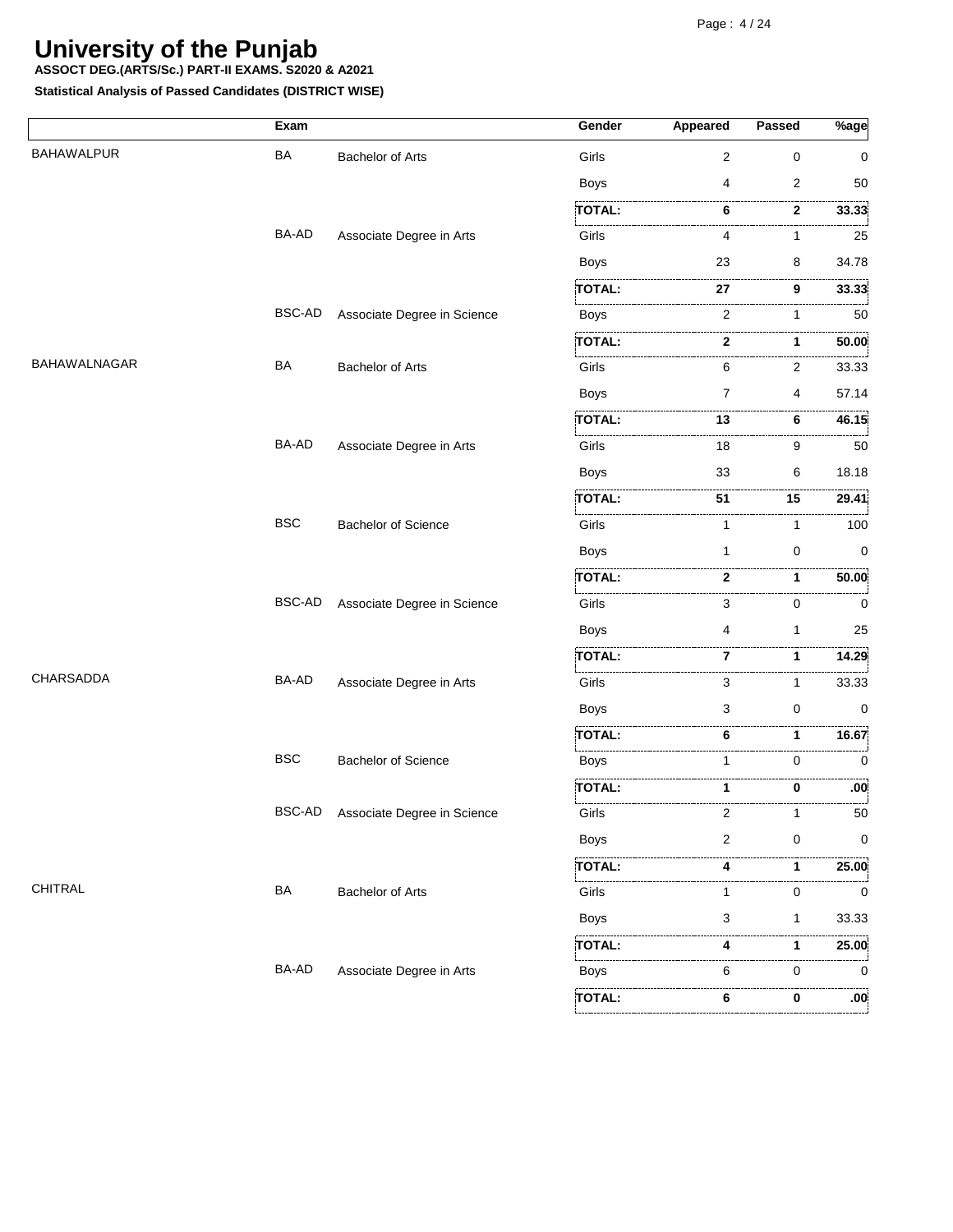**ASSOCT DEG.(ARTS/Sc.) PART-II EXAMS. S2020 & A2021**

|                        | Exam          |                             | Gender        | <b>Appeared</b> | Passed   | $%$ age    |
|------------------------|---------------|-----------------------------|---------------|-----------------|----------|------------|
| CHAKWAL                | <b>BA</b>     | <b>Bachelor of Arts</b>     | Girls         | 244             | 135      | 55.33      |
|                        |               |                             | <b>Boys</b>   | 12              | 5        | 41.67      |
|                        |               |                             | <b>TOTAL:</b> | 256             | .<br>140 | 54.69      |
|                        | BA-AD         | Associate Degree in Arts    | Girls         | 849             | 419      | .<br>49.35 |
|                        |               |                             | Boys          | 98              | 27       | 27.55      |
|                        |               |                             | TOTAL:        | 947             | 446      | 47.10      |
|                        | <b>BSC</b>    | <b>Bachelor of Science</b>  | .<br>Girls    | 189             | 101      | .<br>53.44 |
|                        |               |                             | <b>Boys</b>   | 44              | 23       | 52.27      |
|                        |               |                             | TOTAL:        | 233             | 124      | 53.22      |
|                        | BSC-AD        | Associate Degree in Science | .<br>Girls    | 801             | 408      | .<br>50.94 |
|                        |               |                             | <b>Boys</b>   | 146             | 35       | 23.97      |
|                        |               |                             | TOTAL:        | 947             | 443      | .<br>46.78 |
| <b>CHINIOT</b>         | <b>BA</b>     | <b>Bachelor of Arts</b>     | Girls         | 50              | 21       | .<br>42    |
|                        |               |                             | <b>Boys</b>   | 3               | 1        | 33.33      |
|                        |               |                             | <b>TOTAL:</b> | 1.1.1.1<br>53   | .<br>22  | 41.51      |
|                        | BA-AD         | Associate Degree in Arts    | Girls         | 136             | 42       | 30.88      |
|                        |               |                             | <b>Boys</b>   | 72              | 35       | 48.61      |
|                        |               |                             | TOTAL:        | .<br>208        | .<br>77  | 37.02      |
|                        | <b>BSC</b>    | <b>Bachelor of Science</b>  | .<br>Girls    | 40              | 30       | 75         |
|                        |               |                             | <b>Boys</b>   | 20              | 13       | 65         |
|                        |               |                             | <b>TOTAL:</b> | 60              | 43       | 71.67      |
|                        | <b>BSC-AD</b> | Associate Degree in Science | .<br>Girls    | 116             | 65       | 56.03      |
|                        |               |                             | <b>Boys</b>   | 35              | 10       | 28.57      |
|                        |               |                             | <b>TOTAL:</b> | 151             | 75       | 49.67      |
| <b>DERA GHAZI KHAN</b> | BA            | <b>Bachelor of Arts</b>     | .<br>Boys     | 9               | 4        | 44.44      |
|                        |               |                             | TOTAL:        | 9               |          | 44.44      |
|                        | BA-AD         | Associate Degree in Arts    | Girls         | 3               |          | 33.33      |
|                        |               |                             | Boys          | 24              | 9        | 37.5       |
|                        |               |                             | TOTAL:        | 27              | 10       | 37.04      |
|                        | <b>BSC</b>    | <b>Bachelor of Science</b>  | .<br>Girls    | 1               | -1       | 100        |
|                        |               |                             | TOTAL:        | 1               | 1        | 100.00     |
|                        | <b>BSC-AD</b> | Associate Degree in Science | Girls         | 1               | $\Omega$ | 0          |
|                        |               |                             | Boys          | 1               | 0        | 0          |
|                        |               |                             | TOTAL:        | 2               | 0        | :00        |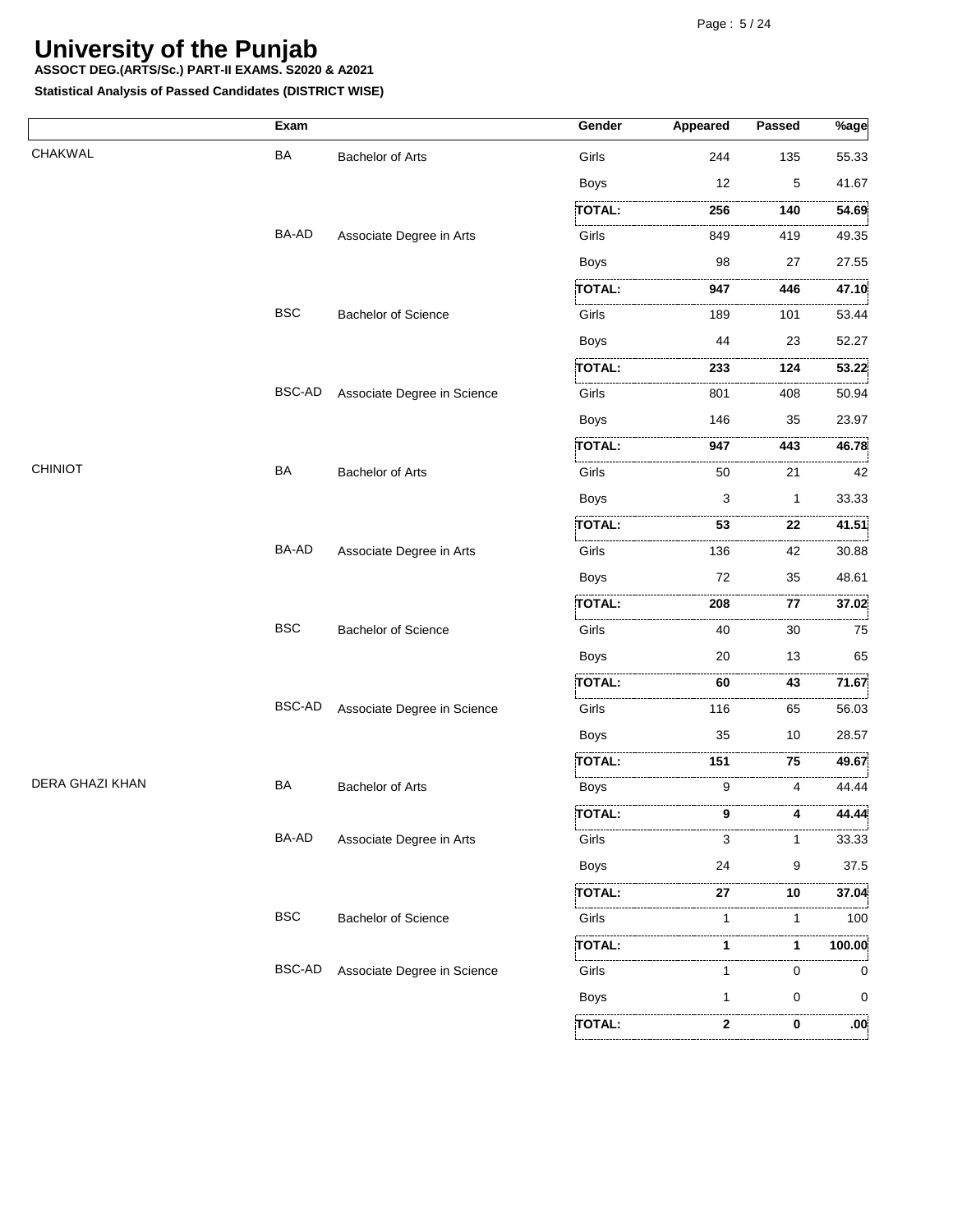**ASSOCT DEG.(ARTS/Sc.) PART-II EXAMS. S2020 & A2021**

|                         | Exam          |                             | Gender        | Appeared       | Passed   | $%$ age          |
|-------------------------|---------------|-----------------------------|---------------|----------------|----------|------------------|
| <b>DERA ISMAIL KHAN</b> | BA            | <b>Bachelor of Arts</b>     | Boys          | 1              | 0        | $\Omega$         |
|                         |               |                             | TOTAL:        |                | 0        | :00              |
|                         | BA-AD         | Associate Degree in Arts    | Girls         | 1              | 0        | <br>0            |
|                         |               |                             | Boys          | 11             | 5        | 45.45            |
|                         |               |                             | TOTAL:        | 12             | 5        | 41.67            |
|                         | <b>BSC</b>    | <b>Bachelor of Science</b>  | <b>Boys</b>   | 1              | $\Omega$ | $\Omega$         |
|                         |               |                             | <b>TOTAL:</b> |                | 0        | :00              |
|                         | BSC-AD        | Associate Degree in Science | Girls         |                | 0        | 0                |
|                         |               |                             | TOTAL:        |                | 0        | :00              |
| <b>DIR</b>              | BA            | <b>Bachelor of Arts</b>     | Boys          |                | 0        | 0                |
|                         |               |                             | <b>TOTAL:</b> |                | 0        | :00              |
|                         | BA-AD         | Associate Degree in Arts    | Boys          | 8              | 1        | 12.5             |
|                         |               |                             | <b>TOTAL:</b> | 8              | 1        | 12.50            |
|                         | <b>BSC-AD</b> | Associate Degree in Science | Boys          |                | 0        | 0                |
|                         |               |                             | <b>TOTAL:</b> | 1              | 0        | .00              |
| <b>DIAMER</b>           | BA-AD         | Associate Degree in Arts    | Boys          | 8              | 5        | 62.5             |
|                         |               |                             | <b>TOTAL:</b> | 8              | 5.       | 62.50            |
|                         | <b>BSC</b>    | <b>Bachelor of Science</b>  | <b>Boys</b>   | 1              | 1        | 100              |
|                         |               |                             | TOTAL:        |                | 1        | 100.00           |
|                         | BSC-AD        | Associate Degree in Science | Boys          | 3              | 0        | $\Omega$         |
|                         |               |                             | TOTAL:        | 3              | 0        | .00 <sub>i</sub> |
| <b>FAISALABAD</b>       | BA            | <b>Bachelor of Arts</b>     | Girls         | 182            | 84       | 46.15            |
|                         |               |                             | <b>Boys</b>   | 22             | 10       | 45.45            |
|                         |               |                             | <b>TOTAL:</b> | 204            | .<br>94  | 46.08            |
|                         | BA-AD         | Associate Degree in Arts    | Girls         | 838            | 247      | 29.47            |
|                         |               |                             | Boys          | 92             | 41       | 44.57            |
|                         |               |                             | ,<br>TOTAL:   | .<br>930       | <br>288  | .<br>30.97       |
|                         | <b>BSC</b>    | <b>Bachelor of Science</b>  | Girls         | 61             | 36       | .<br>59.02       |
|                         |               |                             | Boys          | $\overline{7}$ | 4        | 57.14            |
|                         |               |                             | TOTAL:        | 68             | 40       | 58.82            |
|                         | BSC-AD        | Associate Degree in Science | Girls         | .<br>220       | .<br>110 | .<br>50          |
|                         |               |                             | <b>Boys</b>   | 15             | 3        | 20               |
|                         |               |                             | TOTAL:        | 235            | 113      | 48.09            |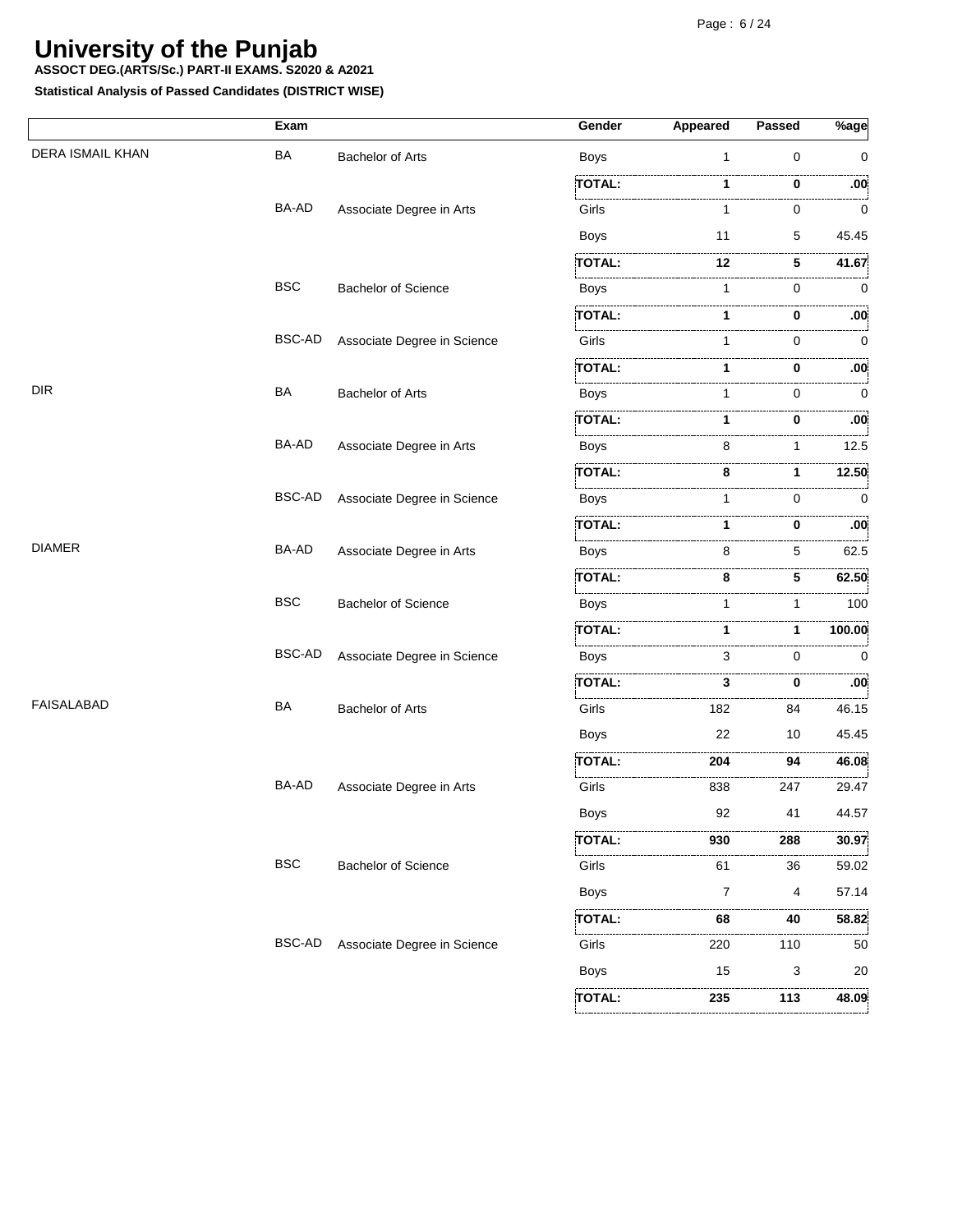**ASSOCT DEG.(ARTS/Sc.) PART-II EXAMS. S2020 & A2021**

|                   | Exam       |                             | Gender                                                                                                                  | Appeared       | Passed | $\sqrt[9]{8}$ age |
|-------------------|------------|-----------------------------|-------------------------------------------------------------------------------------------------------------------------|----------------|--------|-------------------|
| <b>GHANGCHE</b>   | <b>BA</b>  | <b>Bachelor of Arts</b>     | Girls                                                                                                                   | $\mathbf{1}$   | 1      | 100               |
|                   |            |                             | <b>Boys</b>                                                                                                             | $\overline{2}$ | 2      | 100               |
|                   |            |                             | <b>TOTAL:</b>                                                                                                           | 3              | .<br>3 | 100.00            |
|                   | BA-AD      | Associate Degree in Arts    | Boys                                                                                                                    | 5              | 2      | 40                |
|                   |            |                             | <b>TOTAL:</b>                                                                                                           | 5              | 2      | .<br>40.00        |
|                   | <b>BSC</b> | <b>Bachelor of Science</b>  | Girls                                                                                                                   |                | 1      | 100               |
|                   |            |                             | <b>Boys</b>                                                                                                             | 1              | 0      | 0                 |
|                   |            |                             | TOTAL:                                                                                                                  | 2              | 1      | 50.00             |
| <b>GUJAR KHAN</b> | BA-AD      | Associate Degree in Arts    | <b>Boys</b>                                                                                                             | 1              |        | .<br>100          |
|                   |            |                             | <b>TOTAL:</b>                                                                                                           |                | 1      | .<br>100.00       |
| <b>GILGIT</b>     | <b>BA</b>  | <b>Bachelor of Arts</b>     | .<br>Girls                                                                                                              | 7              | 5      | 71.43             |
|                   |            |                             | <b>Boys</b>                                                                                                             | $\overline{2}$ | 0      | 0                 |
|                   |            |                             | TOTAL:                                                                                                                  | 9              | 5      | 55.56             |
|                   | BA-AD      | Associate Degree in Arts    | Girls                                                                                                                   | 20             | 9      | 45                |
|                   |            |                             | <b>Boys</b>                                                                                                             | 13             | 6      | 46.15             |
|                   |            |                             | <b>TOTAL:</b>                                                                                                           | 33             | 15     | 45.45             |
|                   | <b>BSC</b> | <b>Bachelor of Science</b>  | Girls                                                                                                                   | 5              | 5      | .<br>100          |
|                   |            |                             | <b>Boys</b>                                                                                                             | $\mathbf 1$    | 1      | 100               |
|                   |            |                             | <b>TOTAL:</b>                                                                                                           | 6              | 6      | 100.00            |
|                   | BSC-AD     | Associate Degree in Science | Girls                                                                                                                   | 16             | 12     | . 3<br>75         |
|                   |            |                             | Boys                                                                                                                    | 7              | 2      | 28.57             |
|                   |            |                             | <b>TOTAL:</b>                                                                                                           | 23             | 14     | 60.87             |
| <b>GHOTKI</b>     | BA-AD      | Associate Degree in Arts    | the contract of the contract of the contract of the contract of the contract of the contract of the contract of<br>Boys | 1              | 1      | .<br>100          |
|                   |            |                             | TOTAL:                                                                                                                  |                | 1      | 100.00            |
| <b>GUJRANWALA</b> | BA         | <b>Bachelor of Arts</b>     | Girls                                                                                                                   | 945            | 555    | 58.73             |
|                   |            |                             | Boys                                                                                                                    | 170            | 102    | 60                |
|                   |            |                             | TOTAL:                                                                                                                  | 1115           | 657    | 58.92             |
|                   | BA-AD      | Associate Degree in Arts    | Girls                                                                                                                   | 4,073          | 1979   | 48.59             |
|                   |            |                             | <b>Boys</b>                                                                                                             | 786            | 253    | 32.19             |
|                   |            |                             | TOTAL:                                                                                                                  | 4859           | 2232   | 45.94             |
|                   | <b>BSC</b> | <b>Bachelor of Science</b>  | .<br>Girls                                                                                                              | 353            | 265    | 75.07             |
|                   |            |                             | <b>Boys</b>                                                                                                             | 127            | 70     | 55.12             |
|                   |            |                             | TOTAL:                                                                                                                  | 480            | 335    | 69.79             |
|                   | BSC-AD     | Associate Degree in Science | Girls                                                                                                                   | 1,396          | 842    | 60.32             |
|                   |            |                             | <b>Boys</b>                                                                                                             | 365            | 69     | 18.9              |
|                   |            |                             | ,<br>TOTAL:                                                                                                             | 1761           | 911    | 51.73             |
|                   |            |                             |                                                                                                                         |                |        |                   |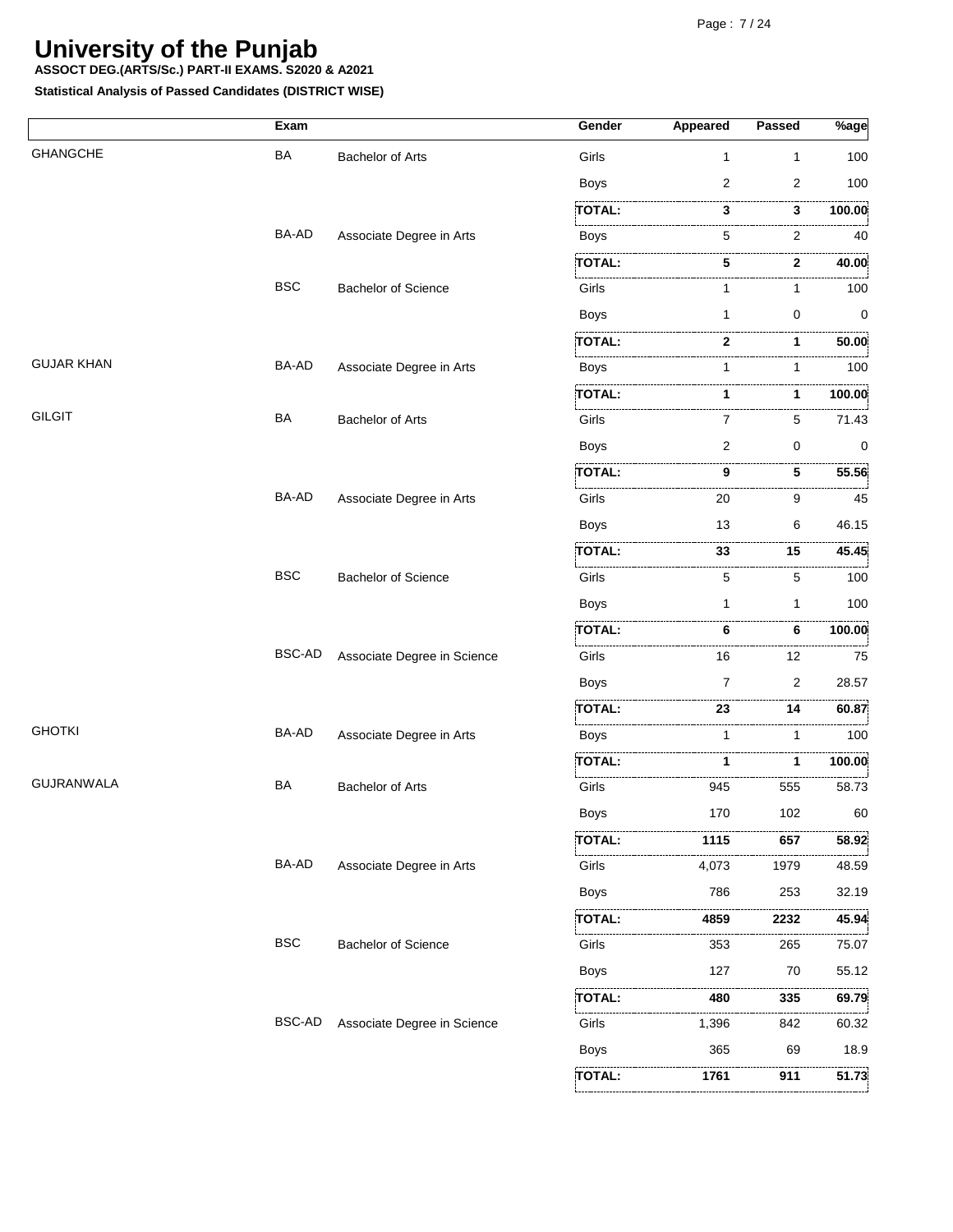**ASSOCT DEG.(ARTS/Sc.) PART-II EXAMS. S2020 & A2021**

|                    | Exam          |                             | Gender                                                                                                                      | <b>Appeared</b> | Passed         | $%$ age               |
|--------------------|---------------|-----------------------------|-----------------------------------------------------------------------------------------------------------------------------|-----------------|----------------|-----------------------|
| <b>GUJRAT</b>      | <b>BA</b>     | <b>Bachelor of Arts</b>     | Girls                                                                                                                       | 85              | 57             | 67.06                 |
|                    |               |                             | <b>Boys</b>                                                                                                                 | 19              | 11             | 57.89                 |
|                    |               |                             | <b>TOTAL:</b>                                                                                                               | 104             | 68             | 65.38                 |
|                    | BA-AD         | Associate Degree in Arts    | Girls                                                                                                                       | 384             | 198            | 51.56                 |
|                    |               |                             | <b>Boys</b>                                                                                                                 | 102             | 29             | 28.43                 |
|                    |               |                             | TOTAL:                                                                                                                      | 486             | 227            | 46.71                 |
|                    | <b>BSC</b>    | <b>Bachelor of Science</b>  | .<br>Liitika 1999. aastal 1999. aastal 1999. aastal 1999. aastal 1999. aastal 1999. aastal 1999. aastal 1999. aast<br>Girls | 60              | .<br>48        | 80                    |
|                    |               |                             | <b>Boys</b>                                                                                                                 | 13              | $\overline{7}$ | 53.85                 |
|                    |               |                             | <b>TOTAL:</b>                                                                                                               | 73              | 55             | 75.34                 |
|                    | <b>BSC-AD</b> | Associate Degree in Science | Girls                                                                                                                       | 264             | 149            | 56.44                 |
|                    |               |                             | <b>Boys</b>                                                                                                                 | 46              | 8              | 17.39                 |
|                    |               |                             | TOTAL:                                                                                                                      | 310             | .<br>157       | 50.65                 |
| <b>GHIZAR</b>      | <b>BA</b>     | <b>Bachelor of Arts</b>     | Girls                                                                                                                       | 1               | 0              | 0                     |
|                    |               |                             | Boys                                                                                                                        | 2               | 0              | 0                     |
|                    |               |                             | <b>TOTAL:</b>                                                                                                               | 3               | 0              | :00                   |
|                    | BA-AD         | Associate Degree in Arts    | Girls                                                                                                                       | 3               | 0              | 0                     |
|                    |               |                             | <b>Boys</b>                                                                                                                 | 3               | 3              | 100                   |
|                    |               |                             | TOTAL:                                                                                                                      | .<br>6          | .<br>3         | 50.00                 |
|                    | <b>BSC</b>    | <b>Bachelor of Science</b>  | Boys                                                                                                                        | 1               | 1              | 100                   |
|                    |               |                             | .<br>TOTAL:                                                                                                                 | 1               | 1              | 100.00                |
| <b>HAFIZABAD</b>   | BA            | <b>Bachelor of Arts</b>     | Girls                                                                                                                       | 197             | 133            | 67.51                 |
|                    |               |                             | <b>Boys</b>                                                                                                                 | 85              | 48             | 56.47                 |
|                    |               |                             | TOTAL:                                                                                                                      | 282             | 181            | 64.18                 |
|                    | BA-AD         | Associate Degree in Arts    | .<br>Girls                                                                                                                  | 1,115           | 674            | 60.45                 |
|                    |               |                             | <b>Boys</b>                                                                                                                 | 449             | 135            | 30.07                 |
|                    |               |                             | <b>TOTAL:</b>                                                                                                               | 1564            | 809            | 51.73                 |
|                    | <b>BSC</b>    | <b>Bachelor of Science</b>  | Girls                                                                                                                       | 61              | 38             | 62.3                  |
|                    |               |                             | <b>Boys</b>                                                                                                                 | 57              | 27             | 47.37                 |
|                    |               |                             | TOTAL:                                                                                                                      | <br>118         | 65             | 55.08                 |
|                    | BSC-AD        | Associate Degree in Science | Girls                                                                                                                       | 375             | 225            | 60                    |
|                    |               |                             | <b>Boys</b>                                                                                                                 | 138             | 24             | 17.39                 |
|                    |               |                             | TOTAL:                                                                                                                      | 513             | 249            | 48.54                 |
| HYDERABAD (SINDH)  | BA            | <b>Bachelor of Arts</b>     | <b>Boys</b>                                                                                                                 | 1               | 1              | 100                   |
|                    |               |                             | ,<br>TOTAL:                                                                                                                 |                 | 1              | 100.00                |
| <b>HUNZA NAGAR</b> | BA            | <b>Bachelor of Arts</b>     | Girls                                                                                                                       | 2               | 0              | 0                     |
|                    |               |                             | TOTAL:                                                                                                                      | 2               | 0              | .<br>.00 <sub>i</sub> |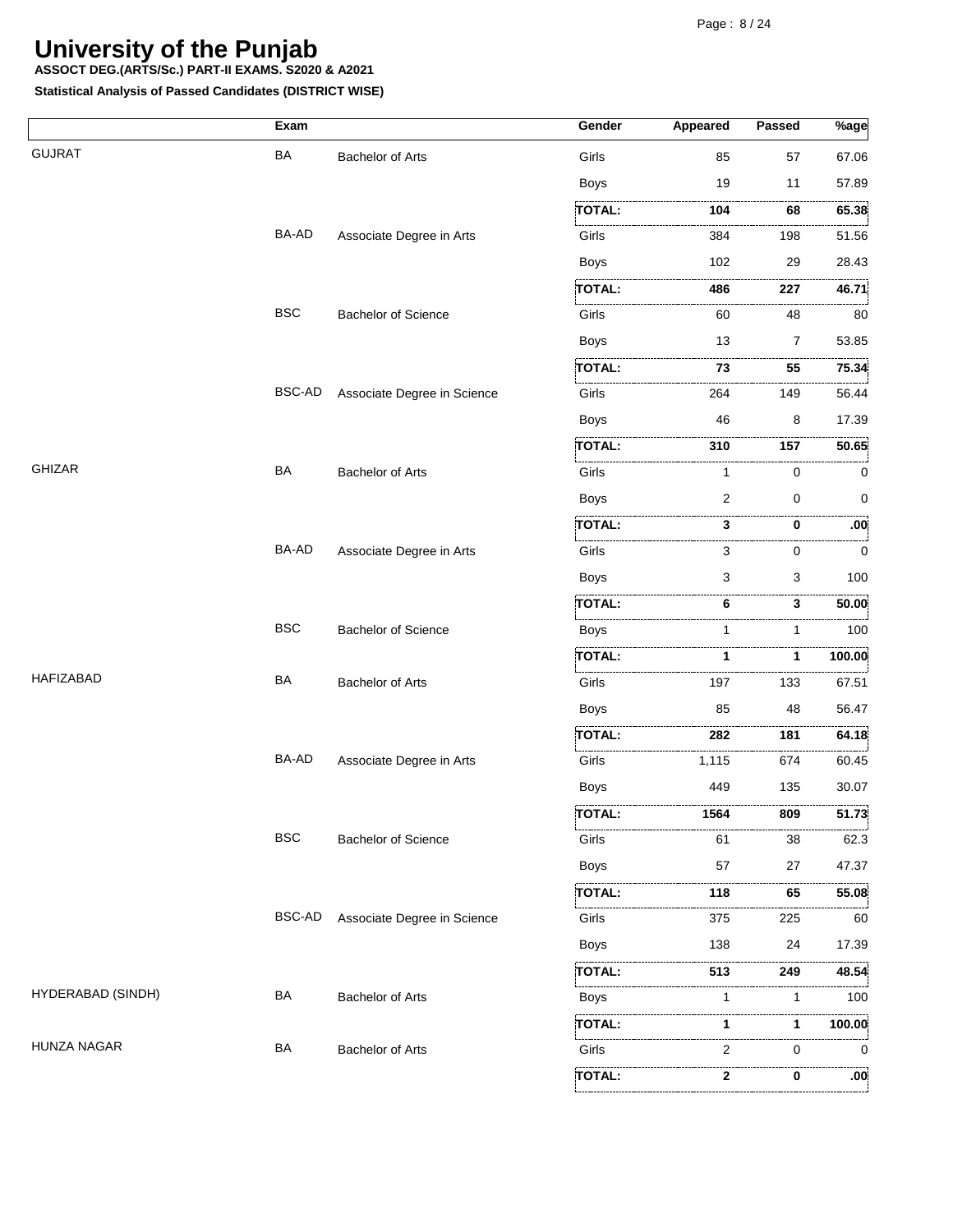**ASSOCT DEG.(ARTS/Sc.) PART-II EXAMS. S2020 & A2021**

**Statistical Analysis of Passed Candidates (DISTRICT WISE)**

|                   | Exam       |                             | Gender                                                           | Appeared | Passed       | $\sqrt[9]{6}$ age |
|-------------------|------------|-----------------------------|------------------------------------------------------------------|----------|--------------|-------------------|
| <b>HARI PUR</b>   | <b>BA</b>  | <b>Bachelor of Arts</b>     | Girls                                                            | 6        | 4            | 66.67             |
|                   |            |                             | TOTAL:                                                           | 6        | 4            | 66.67             |
|                   | BA-AD      | Associate Degree in Arts    | Girls                                                            | 8        | 4            | . 3<br>50         |
|                   |            |                             | <b>Boys</b>                                                      | 6        | 5            | 83.33             |
|                   |            |                             | TOTAL:                                                           | 14       | 9            | 64.29             |
|                   | <b>BSC</b> | <b>Bachelor of Science</b>  | <b>Boys</b>                                                      | 2        | 0            | 0                 |
|                   |            |                             | <b>TOTAL:</b>                                                    | 2        | 0            | :00               |
|                   | BSC-AD     | Associate Degree in Science | Girls                                                            | 3        | 3            | 100               |
|                   |            |                             | <b>Boys</b>                                                      | 2        | $\mathbf 0$  | 0                 |
|                   |            |                             | <b>TOTAL:</b>                                                    | 5        | 3            | 60.00             |
| <b>HUNGU</b>      | BA-AD      | Associate Degree in Arts    | Girls                                                            | 1        | 0            | 0                 |
|                   |            |                             | <b>Boys</b>                                                      | 2        | 1            | 50                |
|                   |            |                             | TOTAL:                                                           | 3        | 1            | 33.33             |
| <b>INDONESIA</b>  | <b>BA</b>  | Bachelor of Arts            | <br>Girls                                                        | 1        | 1            | . 3<br>100        |
|                   |            |                             | TOTAL:                                                           | 1        | 1            | 100.00            |
|                   | BA-AD      | Associate Degree in Arts    | Girls                                                            | 1        | 1            | . 3<br>100        |
|                   |            |                             | <b>TOTAL:</b>                                                    | 1        | 1            | 100.00            |
| <b>ISLAMABAD</b>  | <b>BA</b>  | <b>Bachelor of Arts</b>     | Girls                                                            | 41       | 19           | 46.34             |
|                   |            |                             | <b>Boys</b>                                                      | 11       | 5            | 45.45             |
|                   |            |                             | TOTAL:                                                           | 52       | .<br>24      | 46.15             |
|                   | BA-AD      | Associate Degree in Arts    | Girls                                                            | 196      | 87           | . 3<br>44.39      |
|                   |            |                             | <b>Boys</b>                                                      | 47       | 9            | 19.15             |
|                   |            |                             | <b>TOTAL:</b>                                                    | 243      | 96           | 39.51             |
|                   | <b>BSC</b> | <b>Bachelor of Science</b>  | Girls                                                            | .<br>26  | .<br>14      | 53.85             |
|                   |            |                             | <b>Boys</b>                                                      | 3        | $\mathbf{1}$ | 33.33             |
|                   |            |                             | <b>TOTAL:</b>                                                    | 29       | 15           | 51.72             |
|                   | BSC-AD     | Associate Degree in Science | Girls                                                            | 86       | 17           | 19.77             |
|                   |            |                             | Boys                                                             | 5        | $\mathbf{1}$ | 20                |
|                   |            |                             | TOTAL:                                                           | 91       | .<br>.<br>18 | 19.78             |
| <b>ISLAMABAD</b>  | BA         | <b>Bachelor of Arts</b>     | Girls                                                            | 4        | 1            | .<br>25           |
|                   |            |                             | TOTAL:                                                           | 4        | 1            | 25.00             |
|                   | BA-AD      | Associate Degree in Arts    | Girls                                                            | 1        | 0            | 0                 |
|                   |            |                             | <b>Boys</b>                                                      | 1        | 0            | 0                 |
|                   |            |                             | <b>TOTAL:</b>                                                    | 2        | 0            | :00               |
|                   | <b>BSC</b> | <b>Bachelor of Science</b>  | .<br>Liikuvalla liikuvalla liikuvalla liikuvalla liselt<br>Girls | 3        | 1            | . 3<br>33.33      |
|                   |            |                             | <b>Boys</b>                                                      | 1        | 0            | 0                 |
|                   |            |                             | TOTAL:                                                           | 4        | 1            | 25.00             |
| JACOBABAD (SINDH) | BA-AD      | Associate Degree in Arts    | <b>Boys</b>                                                      | 1        | 1            | .<br>100          |
|                   |            |                             | TOTAL:                                                           | 1        | 1            | 100.00            |
|                   |            |                             |                                                                  |          |              |                   |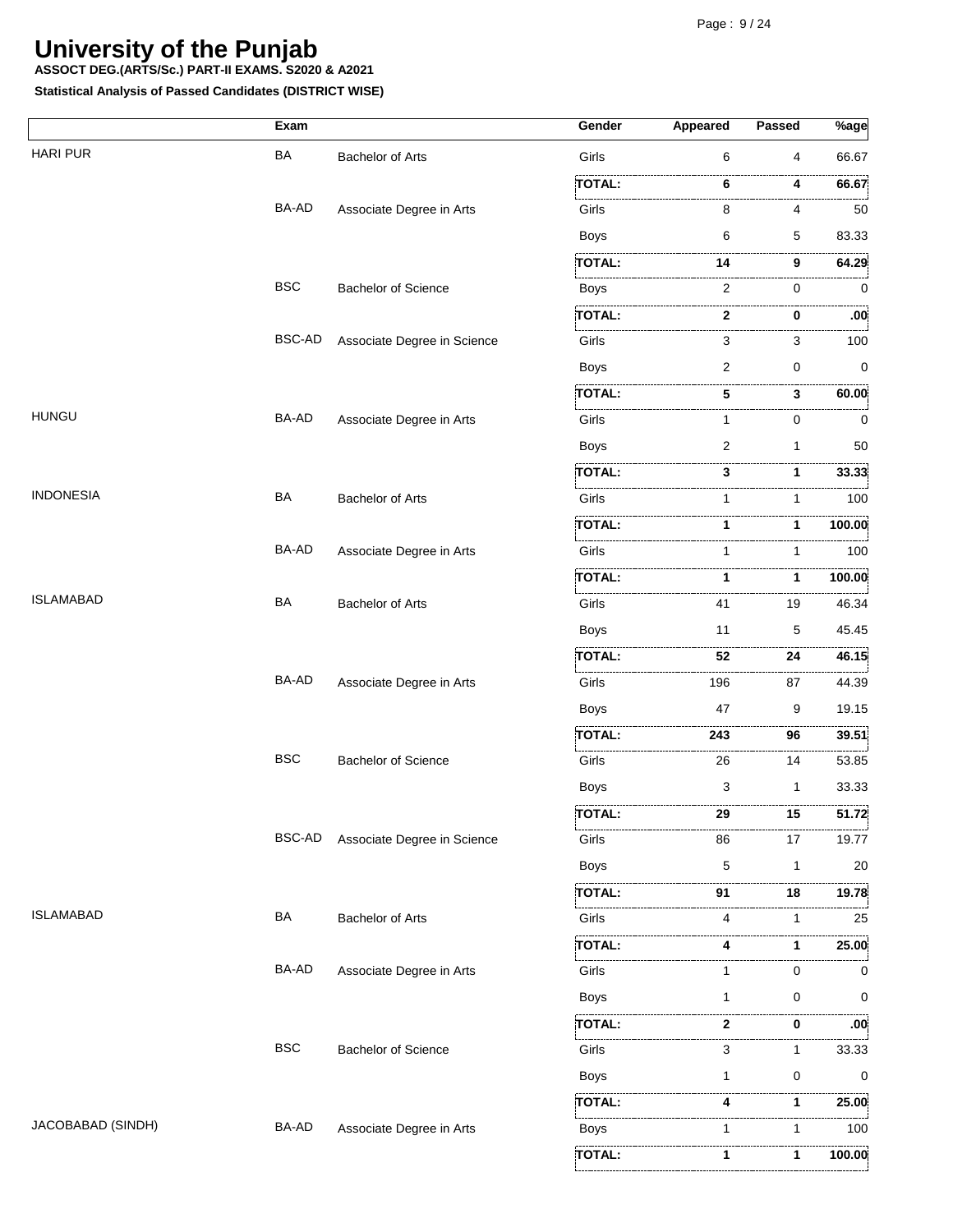**ASSOCT DEG.(ARTS/Sc.) PART-II EXAMS. S2020 & A2021**

|                      | Exam          |                             | Gender        | Appeared   | Passed   | %age          |
|----------------------|---------------|-----------------------------|---------------|------------|----------|---------------|
| <b>JHANG</b>         | <b>BA</b>     | <b>Bachelor of Arts</b>     | Girls         | 131        | 95       | 72.52         |
|                      |               |                             | Boys          | 62         | 41       | 66.13         |
|                      |               |                             | <b>TOTAL:</b> | 193        | 136      | 70.47         |
|                      | BA-AD         | Associate Degree in Arts    | Girls         | 464        | 194      | 41.81         |
|                      |               |                             | <b>Boys</b>   | 211        | 52       | 24.64         |
|                      |               |                             | TOTAL:        | <br>675    | .<br>246 | 36.44         |
|                      | <b>BSC</b>    | <b>Bachelor of Science</b>  | Girls         | 102        | 64       | 62.75         |
|                      |               |                             | <b>Boys</b>   | 88         | 54       | 61.36         |
|                      |               |                             | TOTAL:        | 190        | 118      | 62.11         |
|                      | <b>BSC-AD</b> | Associate Degree in Science | .<br>Girls    | .<br>272   | 117      | 43.01         |
|                      |               |                             | <b>Boys</b>   | 100        | 13       | 13            |
|                      |               |                             | TOTAL:        | 372        | 130      | 34.95         |
| <b>JHELUM</b>        | BA            | <b>Bachelor of Arts</b>     | Girls         | 392        | 185      | . 1<br>47.19  |
|                      |               |                             | <b>Boys</b>   | 15         | 7        | 46.67         |
|                      |               |                             | <b>TOTAL:</b> | 407        | 192      | 47.17         |
|                      | BA-AD         | Associate Degree in Arts    | Girls         | .<br>1,311 | 406      | 30.97         |
|                      |               |                             | <b>Boys</b>   | 142        | 42       | 29.58         |
|                      |               |                             | TOTAL:        | 1453       | 448      | 30.83         |
|                      | <b>BSC</b>    | <b>Bachelor of Science</b>  | Girls         | 189        | 105      | 55.56         |
|                      |               |                             | <b>Boys</b>   | 60         | 31       | 51.67         |
|                      |               |                             | TOTAL:        | 249        | 136      | 54.62         |
|                      | BSC-AD        | Associate Degree in Science | .<br>Girls    | 767        | .<br>367 | .<br>47.85    |
|                      |               |                             | <b>Boys</b>   | 137        | 20       | 14.6          |
|                      |               |                             | TOTAL:        | 904        | 387      | 42.81         |
| <b>KARACHI</b>       | <b>BA</b>     | <b>Bachelor of Arts</b>     | Girls         | 2          | 1        | .<br>50       |
|                      |               |                             | <b>TOTAL:</b> | 2          | 1        | 50.00         |
|                      | BA-AD         | Associate Degree in Arts    | Girls         | 5          | 2        | 40            |
|                      |               |                             | <b>Boys</b>   | 1          | 0        | 0             |
|                      |               |                             | TOTAL:        | 6          | .<br>2   | 33.33         |
| <b>KHYBER AGENCY</b> | BA-AD         | Associate Degree in Arts    | Girls         | 1          | 1        | 100           |
|                      |               |                             | <b>Boys</b>   | 1          | 0        | 0             |
|                      |               |                             | TOTAL:        | 2          | 1        | 50.00         |
|                      | <b>BSC-AD</b> | Associate Degree in Science | Boys          | 3          | 0        | 0             |
|                      |               |                             | <b>TOTAL:</b> | <br>3      | 0        | $.00^{\circ}$ |
|                      |               |                             |               |            |          |               |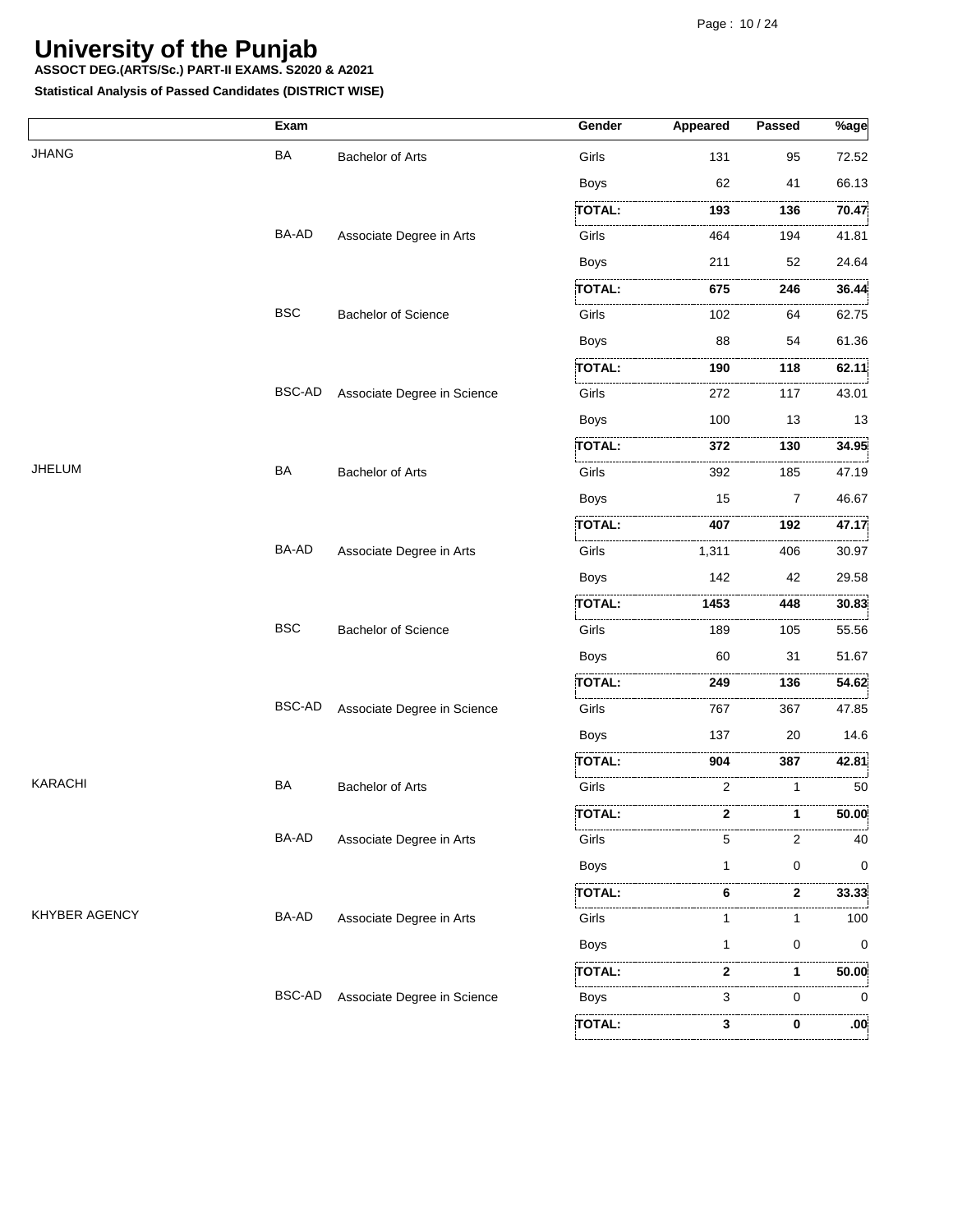**ASSOCT DEG.(ARTS/Sc.) PART-II EXAMS. S2020 & A2021**

|                   | Exam          |                             | Gender            | <b>Appeared</b> | Passed            | $%$ age          |
|-------------------|---------------|-----------------------------|-------------------|-----------------|-------------------|------------------|
| <b>KHUSHAB</b>    | BA            | <b>Bachelor of Arts</b>     | Girls             | 7               | $\overline{c}$    | 28.57            |
|                   |               |                             | <b>Boys</b>       | 3               | 0                 | 0                |
|                   |               |                             | <b>TOTAL:</b>     | .<br>10         | .<br>$\mathbf{2}$ | 20.00            |
|                   | BA-AD         | Associate Degree in Arts    | Girls             | 19              | .<br>8            | 42.11            |
|                   |               |                             | <b>Boys</b>       | 18              | 6                 | 33.33            |
|                   |               |                             | TOTAL:            | 37              | 14                | 37.84            |
|                   | <b>BSC</b>    | <b>Bachelor of Science</b>  | Girls             | 4               | .<br>2            | 50               |
|                   |               |                             | <b>Boys</b>       | $\overline{7}$  | 2                 | 28.57            |
|                   |               |                             | <b>TOTAL:</b>     | 11              | 4                 | 36.36            |
|                   | <b>BSC-AD</b> | Associate Degree in Science | Girls             | 17              | .<br>7            | 41.18            |
|                   |               |                             | Boys              | 3               | 1                 | 33.33            |
|                   |               |                             | <b>TOTAL:</b>     | 20              | .<br>8            | 40.00            |
| <b>KHANEWAL</b>   | BA            | <b>Bachelor of Arts</b>     | Girls             | 1               | 0                 | 0                |
|                   |               |                             | Boys              | 3               | $\mathbf{1}$      | 33.33            |
|                   |               |                             | <b>TOTAL:</b>     | 4               | 1                 | 25.00            |
|                   | BA-AD         | Associate Degree in Arts    | Girls             | 8               | 3                 | 37.5             |
|                   |               |                             | <b>Boys</b>       | 9               | 3                 | 33.33            |
|                   |               |                             | TOTAL:            | 17              | .<br>6            | 35.29            |
|                   | <b>BSC</b>    | <b>Bachelor of Science</b>  | Girls             | 1               | 0                 | 0                |
|                   |               |                             | <b>Boys</b>       | 1               | 0                 | 0                |
|                   |               |                             | <b>TOTAL:</b>     | 2               | 0                 | .00              |
|                   | BSC-AD        | Associate Degree in Science | Girls             | 3               | .<br>0            | 0                |
|                   |               |                             | <b>Boys</b>       | 1               | $\mathbf 0$       | 0                |
|                   |               |                             | <b>TOTAL:</b>     | 4               | 0                 | .00 <sub>i</sub> |
| KHAIR PUR (SINDH) | BA-AD         | Associate Degree in Arts    | Boys              | 8               | .<br>3            | . 1<br>37.5      |
|                   |               |                             | للتنبيع<br>TOTAL: | 8               | 3                 | 37.50            |
| <b>KOHAT</b>      | BA            | <b>Bachelor of Arts</b>     | Girls             | 1               | 0                 | 0                |
|                   |               |                             | Boys              | 2               | 0                 | 0                |
|                   |               |                             | TOTAL:            | 3               | 0                 | :00              |
|                   | BA-AD         | Associate Degree in Arts    | Girls             | 5               | .<br>2            | 40               |
|                   |               |                             | Boys              | 4               | 3                 | 75               |
|                   |               |                             | TOTAL:            | 9               | 5                 | 55.56            |
|                   | <b>BSC</b>    | <b>Bachelor of Science</b>  | Girls             | 1               | 1                 | 100              |
|                   |               |                             | <b>Boys</b>       | 3               | 0                 | 0                |
|                   |               |                             | TOTAL:            | .<br>4          | 1                 | 25.00            |
|                   | <b>BSC-AD</b> | Associate Degree in Science | Girls             | 2               | 0                 | 0                |
|                   |               |                             | TOTAL:            | 2               | 0                 | :00              |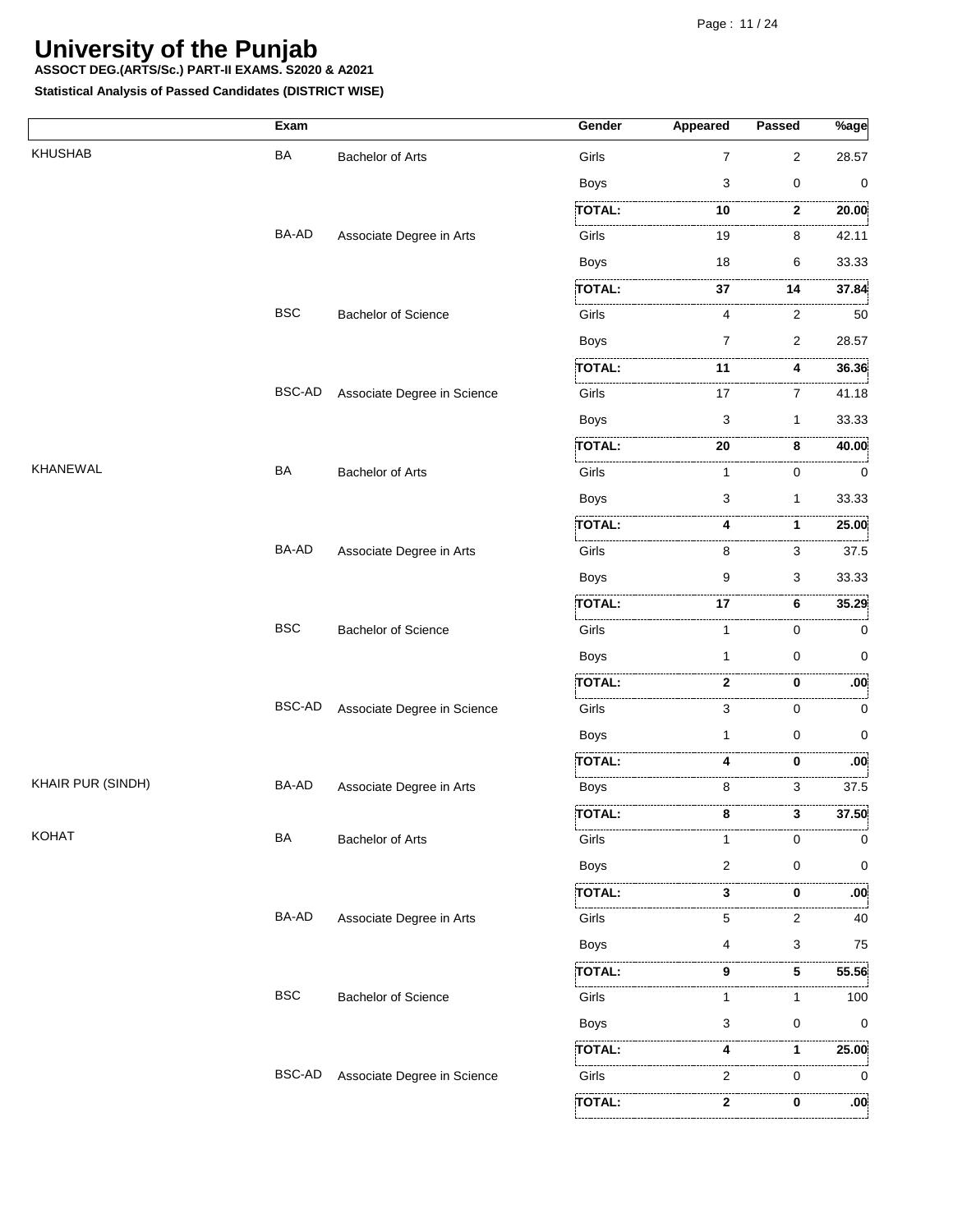**ASSOCT DEG.(ARTS/Sc.) PART-II EXAMS. S2020 & A2021**

**Statistical Analysis of Passed Candidates (DISTRICT WISE)**

|                     | Exam          |                             | Gender        | Appeared  | <b>Passed</b> | $%$ age     |
|---------------------|---------------|-----------------------------|---------------|-----------|---------------|-------------|
| <b>KARAK</b>        | <b>BA</b>     | <b>Bachelor of Arts</b>     | Girls         | 5         | $\mathbf 0$   | 0           |
|                     |               |                             | <b>Boys</b>   | 1         | 0             | 0           |
|                     |               |                             | <b>TOTAL:</b> | 6         | 0             | .<br>:00    |
|                     | BA-AD         | Associate Degree in Arts    | Girls         | 6         | 2             | 33.33       |
|                     |               |                             | <b>Boys</b>   | 3         | $\mathbf{1}$  | 33.33       |
|                     |               |                             | TOTAL:        | 9         | 3             | 33.33       |
|                     | BSC-AD        | Associate Degree in Science | Girls         | 3         | 1             | 33.33       |
|                     |               |                             | TOTAL:        | 3         | 1             | 33.33       |
| KALAT (BALOCHISTAN) | BA            | <b>Bachelor of Arts</b>     | Boys          | 1         | 1             | 100         |
|                     |               |                             | TOTAL:        | 1         | 1             | 100.00      |
| <b>KOHISTAN</b>     | BA-AD         | Associate Degree in Arts    | Boys          | 5         | 4             | 80          |
|                     |               |                             | .<br>TOTAL:   | 5         | 4             | 80.00       |
| KURRAM AGENCY       | <b>BA</b>     | <b>Bachelor of Arts</b>     | Girls         | 1         | 1             | 100         |
|                     |               |                             | <b>Boys</b>   | 1         | $\mathbf 0$   | $\mathbf 0$ |
|                     |               |                             | <b>TOTAL:</b> | 2         | $\mathbf 1$   | 50.00       |
|                     | BA-AD         | Associate Degree in Arts    | Boys          | 1         | 0             | 0           |
|                     |               |                             | <b>TOTAL:</b> | 1         | 0             | :00         |
| <b>KASUR</b>        | BA            | <b>Bachelor of Arts</b>     | Girls         | .<br>732  | 349           | .<br>47.68  |
|                     |               |                             | <b>Boys</b>   | 215       | 82            | 38.14       |
|                     |               |                             | TOTAL:        | <br>947   | .<br>431      | 45.51       |
|                     | BA-AD         | Associate Degree in Arts    | Girls         | 2,378     | 788           | 33.14       |
|                     |               |                             | <b>Boys</b>   | 1,114     | 276           | 24.78       |
|                     |               |                             | <b>TOTAL:</b> | 3492      | 1064          | 30.47       |
|                     | <b>BSC</b>    | <b>Bachelor of Science</b>  | Girls         | <br>340   | .<br>237      | .<br>69.71  |
|                     |               |                             | <b>Boys</b>   | 197       | 97            | 49.24       |
|                     |               |                             | <b>TOTAL:</b> | 537       | 334           | 62.20       |
|                     | BSC-AD        | Associate Degree in Science | Girls         | 1,318     | 683           | 51.82       |
|                     |               |                             | <b>Boys</b>   | 568       | 111           | 19.54       |
|                     |               |                             | TOTAL:        | .<br>1886 | .<br>794      | 42.10       |
| KOTLI (A.K.)        | BA            | <b>Bachelor of Arts</b>     | Girls         | 2         | 1             | 50          |
|                     |               |                             | Boys          | 1         | 0             | 0           |
|                     |               |                             | TOTAL:        | 3         | 1             | 33.33       |
|                     | BA-AD         | Associate Degree in Arts    | Girls         | 3         | 1             | 33.33       |
|                     |               |                             | <b>Boys</b>   |           | 2             | 50          |
|                     |               |                             | TOTAL:        | 7         | 3             | .<br>42.86  |
|                     | <b>BSC</b>    | <b>Bachelor of Science</b>  | Boys          | 1         | 1             | 100         |
|                     |               |                             | TOTAL:        | 1         | 1             | 100.00      |
|                     | <b>BSC-AD</b> | Associate Degree in Science | Girls         | 1         | 1             | 100         |
|                     |               |                             | <b>Boys</b>   | 2         | 1             | 50          |
|                     |               |                             | TOTAL:        | 3         | 2             | .<br>66.67  |
|                     |               |                             |               |           |               |             |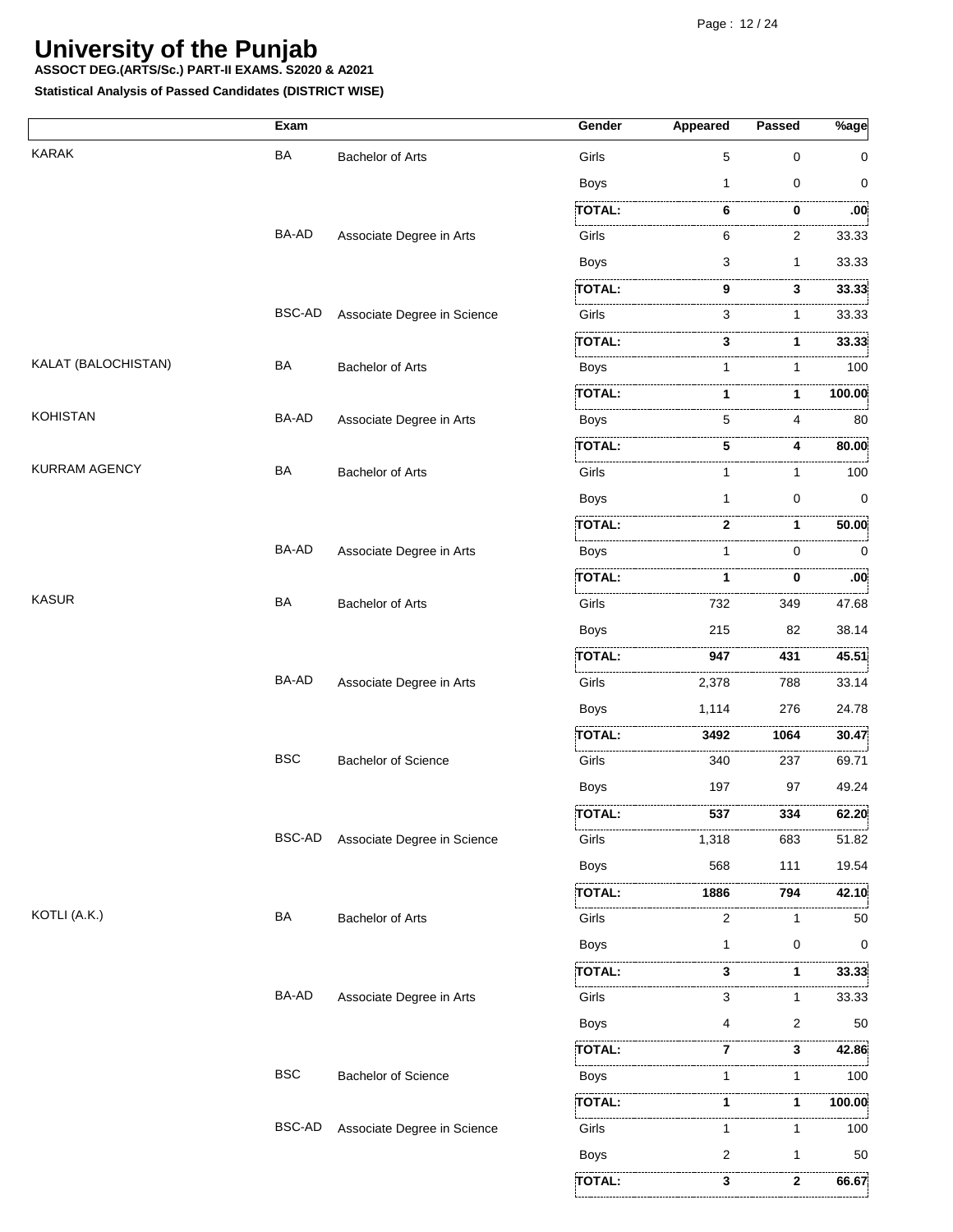**ASSOCT DEG.(ARTS/Sc.) PART-II EXAMS. S2020 & A2021**

|                       | Exam         |                             | Gender        | <b>Appeared</b> | <b>Passed</b>     | $\overline{\%}$ age |
|-----------------------|--------------|-----------------------------|---------------|-----------------|-------------------|---------------------|
| <b>LAKI MARWAT</b>    | BA-AD        | Associate Degree in Arts    | Girls         | 2               | 2                 | 100                 |
|                       |              |                             | <b>Boys</b>   | 5               | 1                 | 20                  |
|                       |              |                             | TOTAL:        | 7               | <br>3             | 42.86               |
|                       | <b>BSC</b>   | Bachelor of Science         | Girls         | 3               | 3                 | 100                 |
|                       |              |                             | TOTAL:        | 3               | 3                 | 100.00              |
|                       | BSC-AD       | Associate Degree in Science | Girls         | 2               | 2                 | 100                 |
|                       |              |                             | <b>Boys</b>   | $\overline{2}$  | $\mathbf 0$       | 0                   |
|                       |              |                             | TOTAL:        | 4               | .<br>$\mathbf{2}$ | 50.00               |
| <b>LODHRAN</b>        | <b>BA</b>    | <b>Bachelor of Arts</b>     | Girls         | 1               | 0                 | 0                   |
|                       |              |                             | <b>Boys</b>   | $\overline{2}$  | 1                 | 50                  |
|                       |              |                             | TOTAL:        | 3               | 1                 | 33.33               |
|                       | <b>BA-AD</b> | Associate Degree in Arts    | Girls         | 1               | 1                 | 100                 |
|                       |              |                             | <b>Boys</b>   | $\overline{7}$  | 2                 | 28.57               |
|                       |              |                             | TOTAL:        | 8               | 3                 | 37.50               |
|                       | <b>BSC</b>   | <b>Bachelor of Science</b>  | <b>Boys</b>   | 1               | $\Omega$          | $\mathbf 0$         |
|                       |              |                             | TOTAL:        | 1               | 0                 | :00                 |
| LAHORE                | <b>BA</b>    | Bachelor of Arts            | Girls         | 2,113           | 1054              | .<br>49.88          |
|                       |              |                             | <b>Boys</b>   | 786             | 327               | 41.6                |
|                       |              |                             | TOTAL:        | 2899            | 1381              | 47.64               |
|                       | BA-AD        | Associate Degree in Arts    | Girls         | 8,759           | 3938              | 44.96               |
|                       |              |                             | <b>Boys</b>   | 4,009           | 986               | 24.59               |
|                       |              |                             | .<br>TOTAL:   | 12768           | .<br>4924         | 38.57               |
|                       | <b>BSC</b>   | <b>Bachelor of Science</b>  | Girls         | 588             | 387               | 65.82               |
|                       |              |                             | <b>Boys</b>   | 219             | 104               | 47.49               |
|                       |              |                             | TOTAL:        | 807             | 491               | 60.84               |
|                       | BSC-AD       | Associate Degree in Science | Girls         | 2,669           | .<br>1128         | 42.26               |
|                       |              |                             | <b>Boys</b>   | 655             | 104               | 15.88               |
|                       |              |                             | TOTAL:        | 3324            | 1232              | 37.06               |
| LORALAI (BALOCHISTAN) | BA-AD        | Associate Degree in Arts    | <b>Boys</b>   | 4               | .<br>2            | .<br>50             |
|                       |              |                             | TOTAL:        | 4               | 2                 | 50.00               |
| LARKANA (SINDH)       | <b>BA</b>    | <b>Bachelor of Arts</b>     | Girls         | 1               | $\Omega$          | .<br>$\Omega$       |
|                       |              |                             | TOTAL:        | 1               | 0                 | :00                 |
|                       | BA-AD        | Associate Degree in Arts    | Girls         | 1               | 1                 | .<br>100            |
|                       |              |                             | TOTAL:        | 1               | 1                 | 100.00              |
|                       | <b>BSC</b>   | <b>Bachelor of Science</b>  | Girls         | 1               | $\Omega$          | $\Omega$            |
|                       |              |                             | <b>TOTAL:</b> | 1               | 0                 | .<br>$.00^{\circ}$  |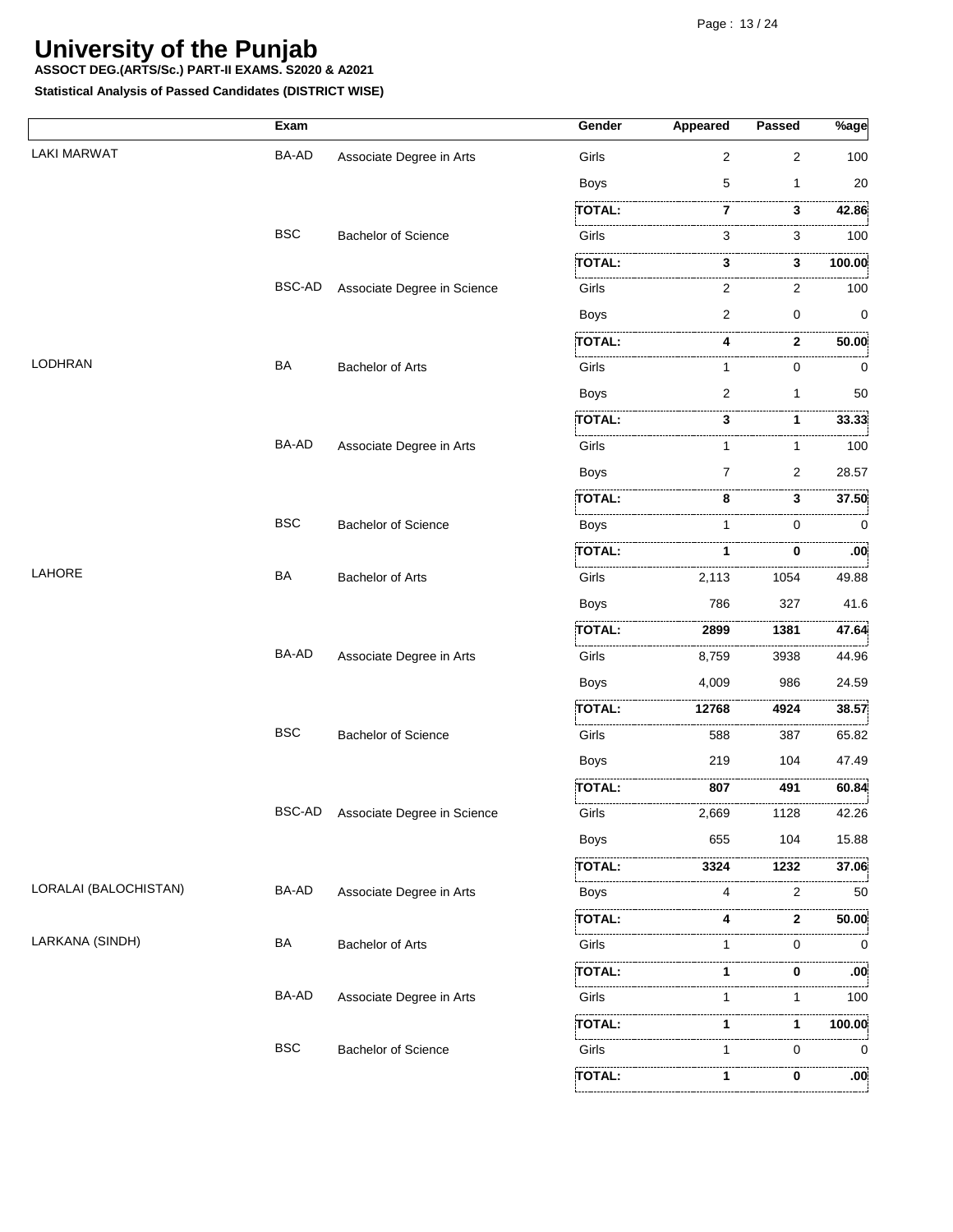**ASSOCT DEG.(ARTS/Sc.) PART-II EXAMS. S2020 & A2021**

|                        | Exam       |                             | Gender          | <b>Appeared</b> | Passed   | %age       |
|------------------------|------------|-----------------------------|-----------------|-----------------|----------|------------|
| LAYYAH                 | <b>BA</b>  | <b>Bachelor of Arts</b>     | <b>Boys</b>     | 3               | 2        | 66.67      |
|                        |            |                             | TOTAL:          | 3               | 2        | .<br>66.67 |
|                        | BA-AD      | Associate Degree in Arts    | i.<br>Girls     | 4               | 2        | 50         |
|                        |            |                             | <b>Boys</b>     | 24              | 10       | 41.67      |
|                        |            |                             | <b>TOTAL:</b>   | 28              | 12       | 42.86      |
|                        | BSC-AD     | Associate Degree in Science | .<br>Girls      | 1               | 0        | 0          |
|                        |            |                             | <b>Boys</b>     | 1               | 0        | 0          |
|                        |            |                             | TOTAL:          | 2               | 0        | :00        |
| MALAKAND AGENCY        | BA-AD      | Associate Degree in Arts    | <b>Boys</b>     |                 | 0        | 0          |
|                        |            |                             | <b>TOTAL:</b>   |                 | 0        | :00        |
|                        | <b>BSC</b> | <b>Bachelor of Science</b>  | .<br>1.<br>Boys |                 | 0        | $\Omega$   |
|                        |            |                             | .<br>TOTAL:     |                 | 0        | :00        |
| <b>MANDI BAHAUDDIN</b> | BA         | <b>Bachelor of Arts</b>     | Girls           | 306             | 186      | 60.78      |
|                        |            |                             | Boys            | 24              | 11       | 45.83      |
|                        |            |                             | <b>TOTAL:</b>   | 330             | 197      | 59.70      |
|                        | BA-AD      | Associate Degree in Arts    | Girls           | 1,053           | 497      | 47.2       |
|                        |            |                             | <b>Boys</b>     | 205             | 72       | 35.12      |
|                        |            |                             | TOTAL:          | 1258            | <br>569  | .<br>45.23 |
|                        | <b>BSC</b> | <b>Bachelor of Science</b>  | Girls           | 75              | 51       | 68         |
|                        |            |                             | <b>Boys</b>     | 18              | 6        | 33.33      |
|                        |            |                             | <b>TOTAL:</b>   | 93              | 57       | 61.29      |
|                        | BSC-AD     | Associate Degree in Science | Girls           | .<br>315        | .<br>213 | .<br>67.62 |
|                        |            |                             | <b>Boys</b>     | 52              | 9        | 17.31      |
|                        |            |                             | TOTAL:          | 367             | 222      | 60.49      |
| <b>MANSEHRA</b>        | BA         | <b>Bachelor of Arts</b>     | Girls           | 5               | 4        | .<br>80    |
|                        |            |                             | Boys            | 6               | 1        | 16.67      |
|                        |            |                             | TOTAL:          | 11              | 5        | 45.45      |
|                        | BA-AD      | Associate Degree in Arts    | Girls           | 9               | 8        | 88.89      |
|                        |            |                             | Boys            | 16              | 10       | 62.5       |
|                        |            |                             | <b>TOTAL:</b>   | 25              | 18       | 72.00      |
|                        | <b>BSC</b> | <b>Bachelor of Science</b>  | Girls           | 3               | 0        | 0          |
|                        |            |                             | <b>Boys</b>     | 3               | 0        | 0          |
|                        |            |                             | TOTAL:          | 6               | 0        | .<br>:00   |
|                        | BSC-AD     | Associate Degree in Science | Girls           |                 | 1        | 100        |
|                        |            |                             | Boys            | 3               | 1        | 33.33      |
|                        |            |                             | TOTAL:          | 4               | 2        | 50.00      |
|                        |            |                             |                 |                 |          |            |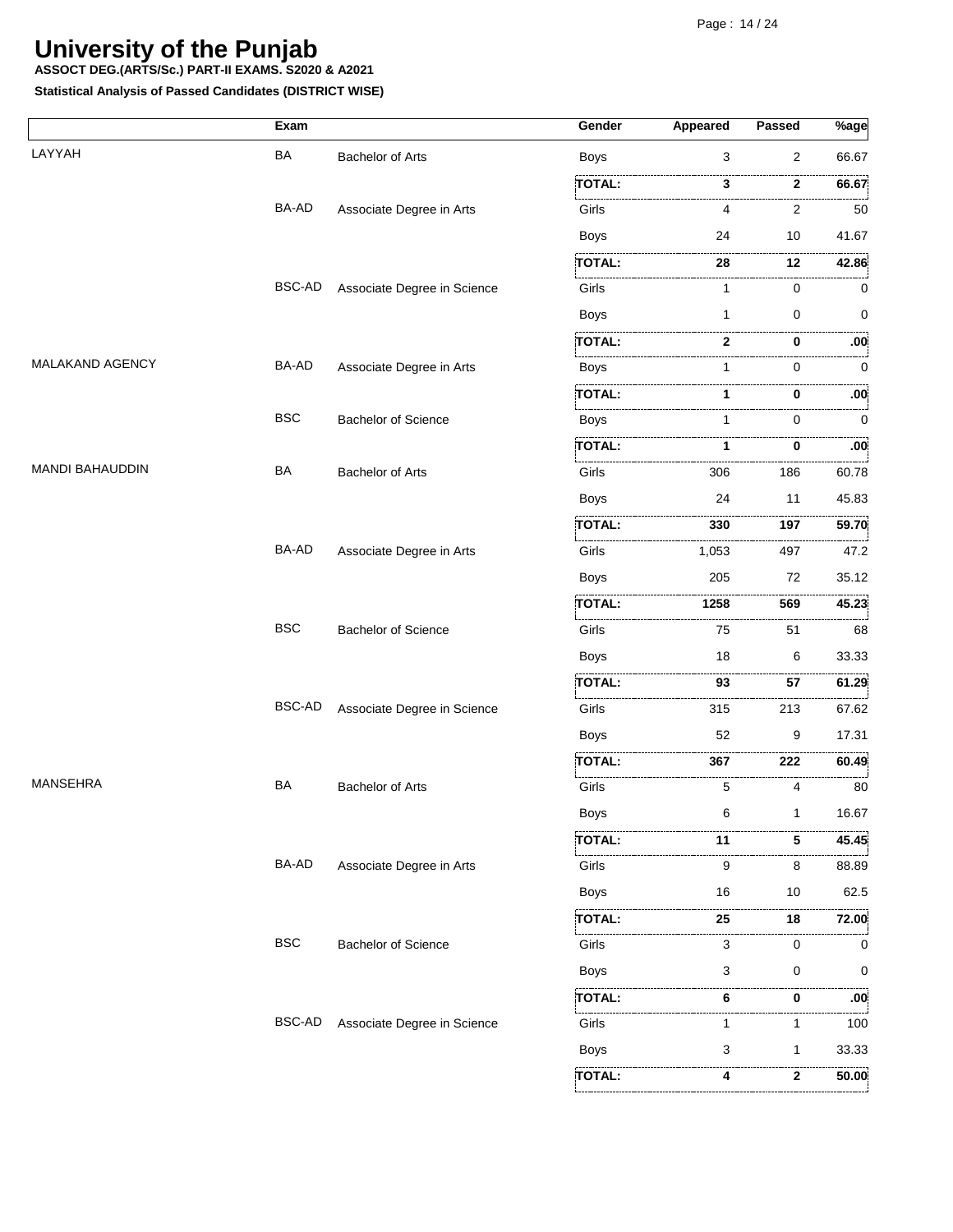**ASSOCT DEG.(ARTS/Sc.) PART-II EXAMS. S2020 & A2021**

|                       | Exam          |                             | Gender                                                                                                                       | <b>Appeared</b> | <b>Passed</b>     | $\sqrt[6]{8}$ age |
|-----------------------|---------------|-----------------------------|------------------------------------------------------------------------------------------------------------------------------|-----------------|-------------------|-------------------|
| <b>MIANWALI</b>       | BA            | <b>Bachelor of Arts</b>     | Girls                                                                                                                        | 6               | 3                 | 50                |
|                       |               |                             | Boys                                                                                                                         | 3               | $\mathbf 0$       | $\mathbf 0$       |
|                       |               |                             | TOTAL:                                                                                                                       | .<br>9          | 3                 | 33.33             |
|                       | BA-AD         | Associate Degree in Arts    | .<br>Littlinininininininininininininininin<br>Girls                                                                          | 28              | 17                | .<br>60.71        |
|                       |               |                             | <b>Boys</b>                                                                                                                  | 18              | 6                 | 33.33             |
|                       |               |                             | <b>TOTAL:</b>                                                                                                                | 46              | .<br>23           | 50.00             |
|                       | <b>BSC</b>    | <b>Bachelor of Science</b>  | Girls                                                                                                                        | 3               | $\mathbf{1}$      | .<br>33.33        |
|                       |               |                             | <b>Boys</b>                                                                                                                  | 2               | $\mathbf{1}$      | 50                |
|                       |               |                             | TOTAL:                                                                                                                       | .<br>5          | .<br>$\mathbf{2}$ | 40.00             |
|                       | BSC-AD        | Associate Degree in Science | Girls                                                                                                                        | 5               | 1                 | . 3<br>.<br>20    |
|                       |               |                             | <b>Boys</b>                                                                                                                  | 5               | $\mathbf{1}$      | 20                |
|                       |               |                             | <b>TOTAL:</b>                                                                                                                | 10              | $\mathbf{2}$      | 20.00             |
| <b>MOHMAND AGENCY</b> | BA            | <b>Bachelor of Arts</b>     | Girls                                                                                                                        | 1               | .<br>0            | .<br>. 3<br>0     |
|                       |               |                             | TOTAL:                                                                                                                       | 1               | 0                 | :00               |
| MIRPUR KHAS (SINDH)   | <b>BSC</b>    | <b>Bachelor of Science</b>  | .<br>Literatura internacional de l'architectura del mondo de l'architectura del mondo del mondo del mondo del mondo<br>Girls | 1               | 0                 | . 3<br>0          |
|                       |               |                             | TOTAL:                                                                                                                       | 1               | 0                 | $.00^{\circ}$     |
| MIRPUR (A.K.)         | BA-AD         | Associate Degree in Arts    | Girls                                                                                                                        | 1               | .<br>0            | نددد<br>0         |
|                       |               |                             | Boys                                                                                                                         | 1               | $\mathbf 0$       | 0                 |
|                       |               |                             | TOTAL:                                                                                                                       | .<br>2          | 0                 | :00               |
|                       | <b>BSC-AD</b> | Associate Degree in Science | .<br>Liitiisisti siteisti siteisti siteisti siteisti siteist<br>Boys                                                         | 1               | 1                 | . 3<br>100        |
|                       |               |                             | <b>TOTAL:</b>                                                                                                                | 1               | $\mathbf 1$       | 100.00            |
| <b>MARDAN</b>         | BA            | <b>Bachelor of Arts</b>     | Girls                                                                                                                        | 2               | <br>2             | . 3<br>100        |
|                       |               |                             | <b>Boys</b>                                                                                                                  | 2               | 2                 | 100               |
|                       |               |                             | <b>TOTAL:</b>                                                                                                                | 4               | 4                 | 100.00            |
|                       | BA-AD         | Associate Degree in Arts    | Girls                                                                                                                        | .<br>3          | .<br>.<br>2       | .<br>66.67        |
|                       |               |                             | Boys                                                                                                                         | $\overline{7}$  | 2                 | 28.57             |
|                       |               |                             | TOTAL:                                                                                                                       | 10              | 4                 | 40.00             |
|                       | <b>BSC</b>    | <b>Bachelor of Science</b>  | Boys                                                                                                                         | 3               | 0                 | 0                 |
|                       |               |                             | <b>TOTAL:</b>                                                                                                                | .<br>3          | 0                 | :00               |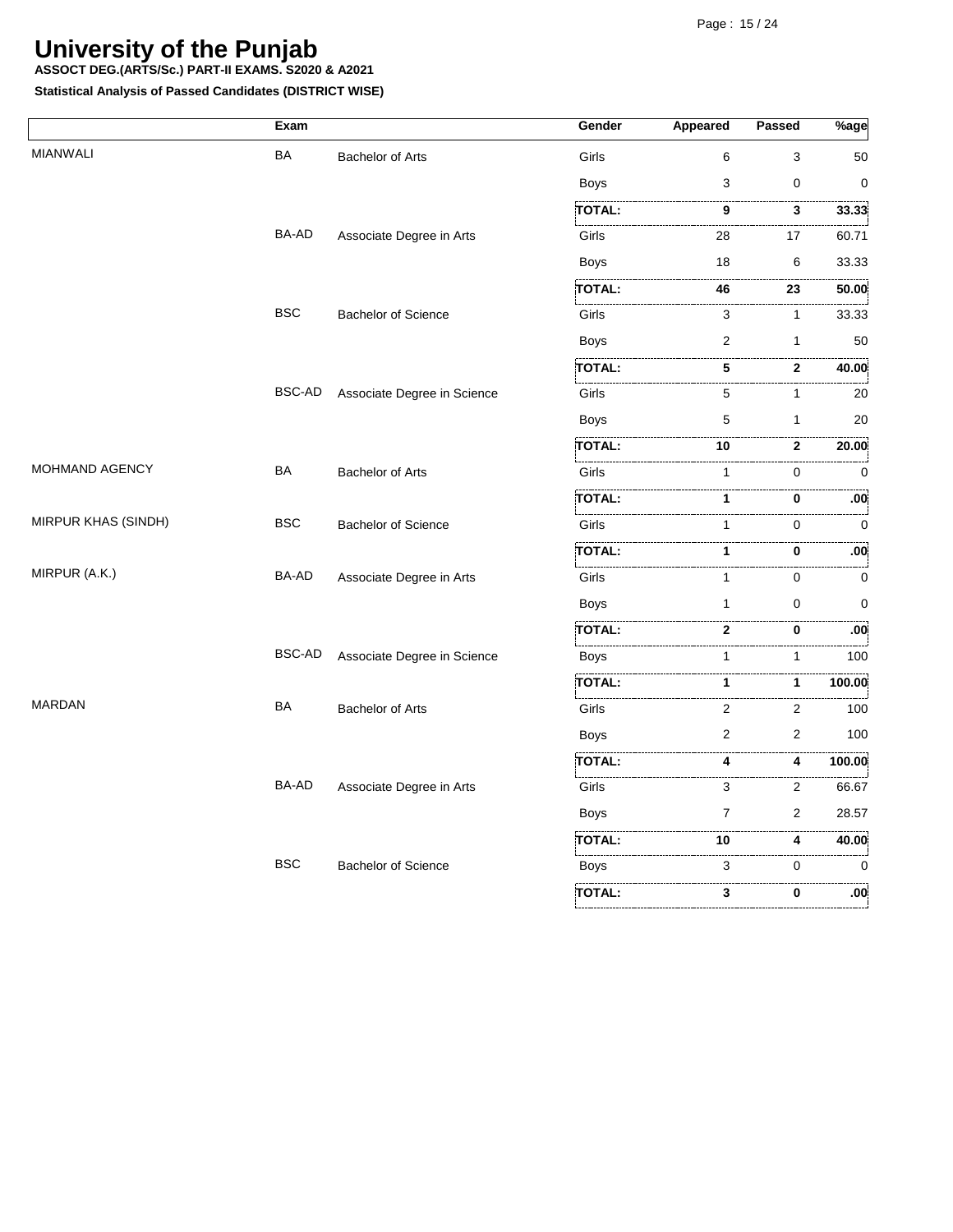**ASSOCT DEG.(ARTS/Sc.) PART-II EXAMS. S2020 & A2021**

**Statistical Analysis of Passed Candidates (DISTRICT WISE)**

**2**

**TOTAL:**

**1**

 **50.00**

|                    | Exam       |                             | Gender        | <b>Appeared</b> | Passed              | $%$ age          |
|--------------------|------------|-----------------------------|---------------|-----------------|---------------------|------------------|
| <b>MULTAN</b>      | BA         | <b>Bachelor of Arts</b>     | Girls         | 2               | $\mathbf{1}$        | 50               |
|                    |            |                             | <b>Boys</b>   | 4               | 2                   | 50               |
|                    |            |                             | <b>TOTAL:</b> | 6               | .<br>.<br>3         | 50.00            |
|                    | BA-AD      | Associate Degree in Arts    | Girls         | 5               | 4                   | 80               |
|                    |            |                             | Boys          | 23              | 6                   | 26.09            |
|                    |            |                             | TOTAL:        | 28              | 10                  | 35.71            |
|                    | <b>BSC</b> | <b>Bachelor of Science</b>  | Girls         | $\mathbf{1}$    | $\mathbf{1}$        | 100              |
|                    |            |                             | <b>Boys</b>   | 2               | $\overline{2}$      | 100              |
|                    |            |                             | <b>TOTAL:</b> | 3               | .<br>3              | 100.00           |
|                    | BSC-AD     | Associate Degree in Science | Girls         | 1               | 0                   | 0                |
|                    |            |                             | <b>Boys</b>   | 2               | 0                   | 0                |
|                    |            |                             | TOTAL:        | 3               | 0                   | .00 <sub>i</sub> |
| MUZAFFARABAD (A.K) | BA         | <b>Bachelor of Arts</b>     | Girls         | 1               | 0                   | 0                |
|                    |            |                             | <b>Boys</b>   | 4               | 0                   | 0                |
|                    |            |                             | <b>TOTAL:</b> | 5               | 0                   | :00              |
|                    | BA-AD      | Associate Degree in Arts    | Girls         | 13              | 6                   | .<br>46.15       |
|                    |            |                             | <b>Boys</b>   | 11              | $\mathbf{1}$        | 9.09             |
|                    |            |                             | <b>TOTAL:</b> | 24              | .<br>$\overline{7}$ | 29.17            |
|                    | <b>BSC</b> | <b>Bachelor of Science</b>  | Boys          | 1               | 1                   | . 3<br>100       |
|                    |            |                             | <b>TOTAL:</b> |                 | 1                   | 100.00           |
|                    | BSC-AD     | Associate Degree in Science | Girls         | 4               | 0                   | 0                |
|                    |            |                             | Boys          | 4               | $\mathbf 0$         | 0                |
|                    |            |                             | <b>TOTAL:</b> | 8               | 0                   | :00              |
| MUZAFFAR GARH      | BA         | <b>Bachelor of Arts</b>     | Girls         | 1               | 0                   | . 3<br>0         |
|                    |            |                             | <b>Boys</b>   | 2               | 1                   | 50               |
|                    |            |                             | <b>TOTAL:</b> | 3               | 1                   | 33.33            |
|                    | BA-AD      | Associate Degree in Arts    | Girls         | 6               | 5                   | 83.33            |
|                    |            |                             | Boys          | 28              | 13                  | 46.43            |
|                    |            |                             | TOTAL:        | 34              | 18                  | 52.94            |
|                    | <b>BSC</b> | <b>Bachelor of Science</b>  | Girls         | 1               | 0                   | 0                |
|                    |            |                             | Boys          | 4               | 0                   | 0                |
|                    |            |                             | TOTAL:        | 5               | 0                   | :00              |
|                    | BSC-AD     | Associate Degree in Science | Boys          | 2               | 1                   | .<br>50          |
|                    |            |                             | <b>TOTAL:</b> | 2               | 1                   | 50.00            |
| NAWAB SHAH (SINDH) | BA-AD      | Associate Degree in Arts    | Girls         | 1               | 1                   | 100              |
|                    |            |                             | <b>Boys</b>   | 1               | 0                   | 0                |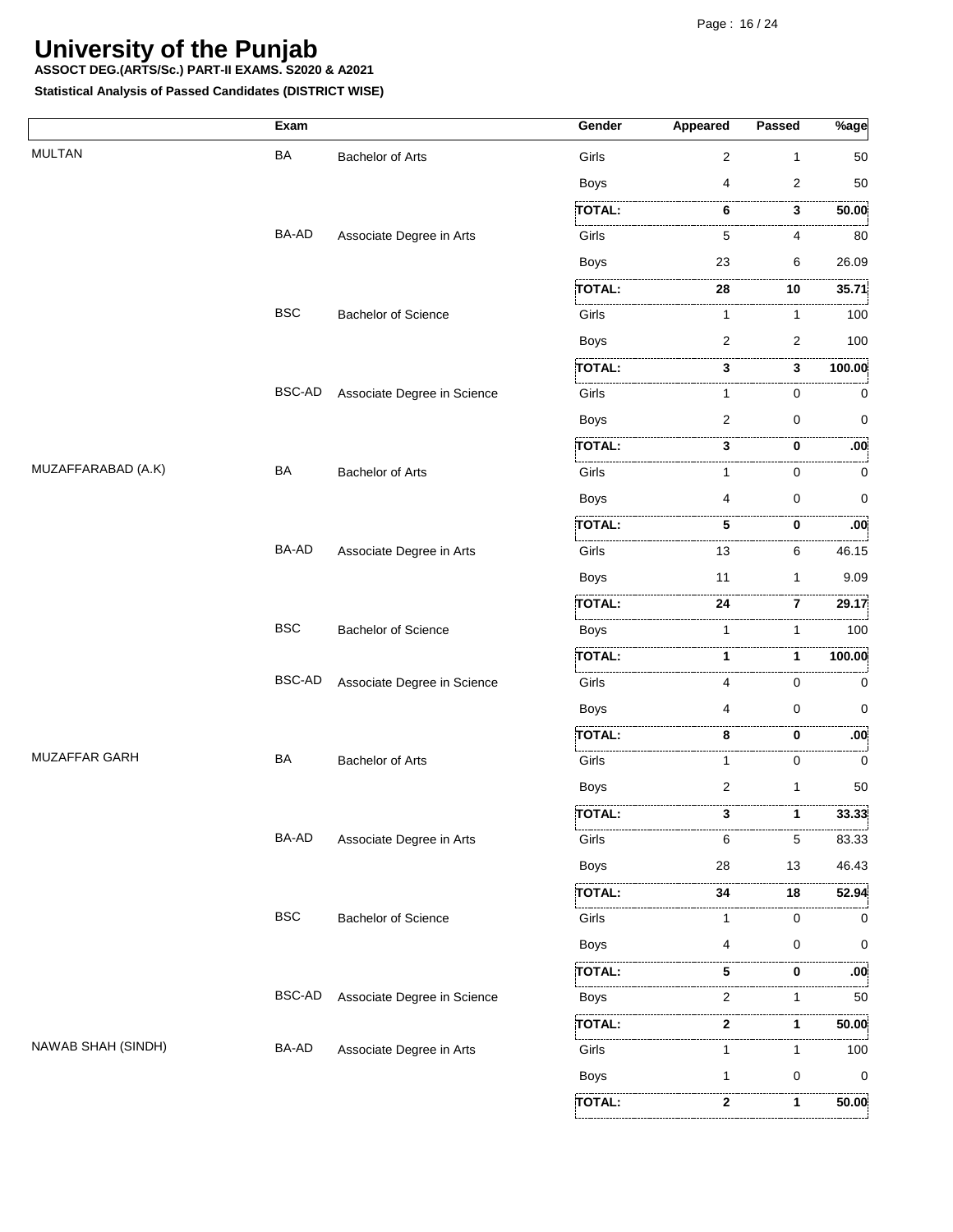**ASSOCT DEG.(ARTS/Sc.) PART-II EXAMS. S2020 & A2021**

|                   | Exam          |                             | Gender             | <b>Appeared</b> | Passed         | $\sqrt[6]{\text{age}}$ |
|-------------------|---------------|-----------------------------|--------------------|-----------------|----------------|------------------------|
| NEELAM (A.K)      | BA            | <b>Bachelor of Arts</b>     | Girls              | $\overline{c}$  | 1              | 50                     |
|                   |               |                             | <b>Boys</b>        | 1               | 1              | 100                    |
|                   |               |                             | <b>TOTAL:</b>      | 3               | 2              | 66.67                  |
|                   | BA-AD         | Associate Degree in Arts    | Girls              | 10              | 8              | .<br>80                |
|                   |               |                             | <b>Boys</b>        | 3               | 2              | 66.67                  |
|                   |               |                             | <b>TOTAL:</b>      | 13              | 10             | 76.92                  |
|                   | <b>BSC-AD</b> | Associate Degree in Science | <b>Boys</b>        | 1               | 1              | .<br>100               |
|                   |               |                             | .<br><b>TOTAL:</b> | 1               | 1              | .<br>100.00            |
| NANKANA SAHIB     | BA            | <b>Bachelor of Arts</b>     | Girls              | 171             | 107            | . 3<br>62.57           |
|                   |               |                             | <b>Boys</b>        | 94              | 30             | 31.91                  |
|                   |               |                             | <b>TOTAL:</b>      | <br>265         | .<br>137       | 51.70                  |
|                   | BA-AD         | Associate Degree in Arts    | Girls              | 687             | 367            | 53.42                  |
|                   |               |                             | <b>Boys</b>        | 342             | 106            | 30.99                  |
|                   |               |                             | TOTAL:             | 1029            | 473            | 45.97                  |
|                   | <b>BSC</b>    | <b>Bachelor of Science</b>  | Girls              | 100             | .<br>73        | .<br>73                |
|                   |               |                             | <b>Boys</b>        | 40              | 18             | 45                     |
|                   |               |                             | TOTAL:             | 140             | 91             | 65.00                  |
|                   | <b>BSC-AD</b> | Associate Degree in Science | Girls              | 281             | 166            | 59.07                  |
|                   |               |                             | <b>Boys</b>        | 59              | 9              | 15.25                  |
|                   |               |                             | TOTAL:             | .<br>340        | 175            | 51.47                  |
| NOWSHERA (K.P.K.) | BA            | <b>Bachelor of Arts</b>     | Girls              | 5               | 3              | 60                     |
|                   |               |                             | <b>Boys</b>        | 2               | 1              | 50                     |
|                   |               |                             | <b>TOTAL:</b>      | 7               | .<br>4         | 57.14                  |
|                   | BA-AD         | Associate Degree in Arts    | Girls              | 9               | 5              | 55.56                  |
|                   |               |                             | <b>Boys</b>        | 7               | $\overline{c}$ | 28.57                  |
|                   |               |                             | <b>IOIAL:</b>      | 16              |                | 43.75                  |
|                   | <b>BSC</b>    | <b>Bachelor of Science</b>  | Girls              |                 | 1              | 100                    |
|                   |               |                             | <b>Boys</b>        | 1               | 1              | 100                    |
|                   |               |                             | <b>TOTAL:</b>      | 2               | 2              | 100.00                 |
| <b>KPK</b>        | BA-AD         | Associate Degree in Arts    | Boys               | 4               | 2              | 50                     |
|                   |               |                             | TOTAL:             | 4               | 2              | 50.00                  |
|                   | <b>BSC-AD</b> | Associate Degree in Science | Boys               | 1               | .<br>0         | 0                      |
|                   |               |                             | <b>TOTAL:</b>      | 1               | 0              | .00 <sub>1</sub>       |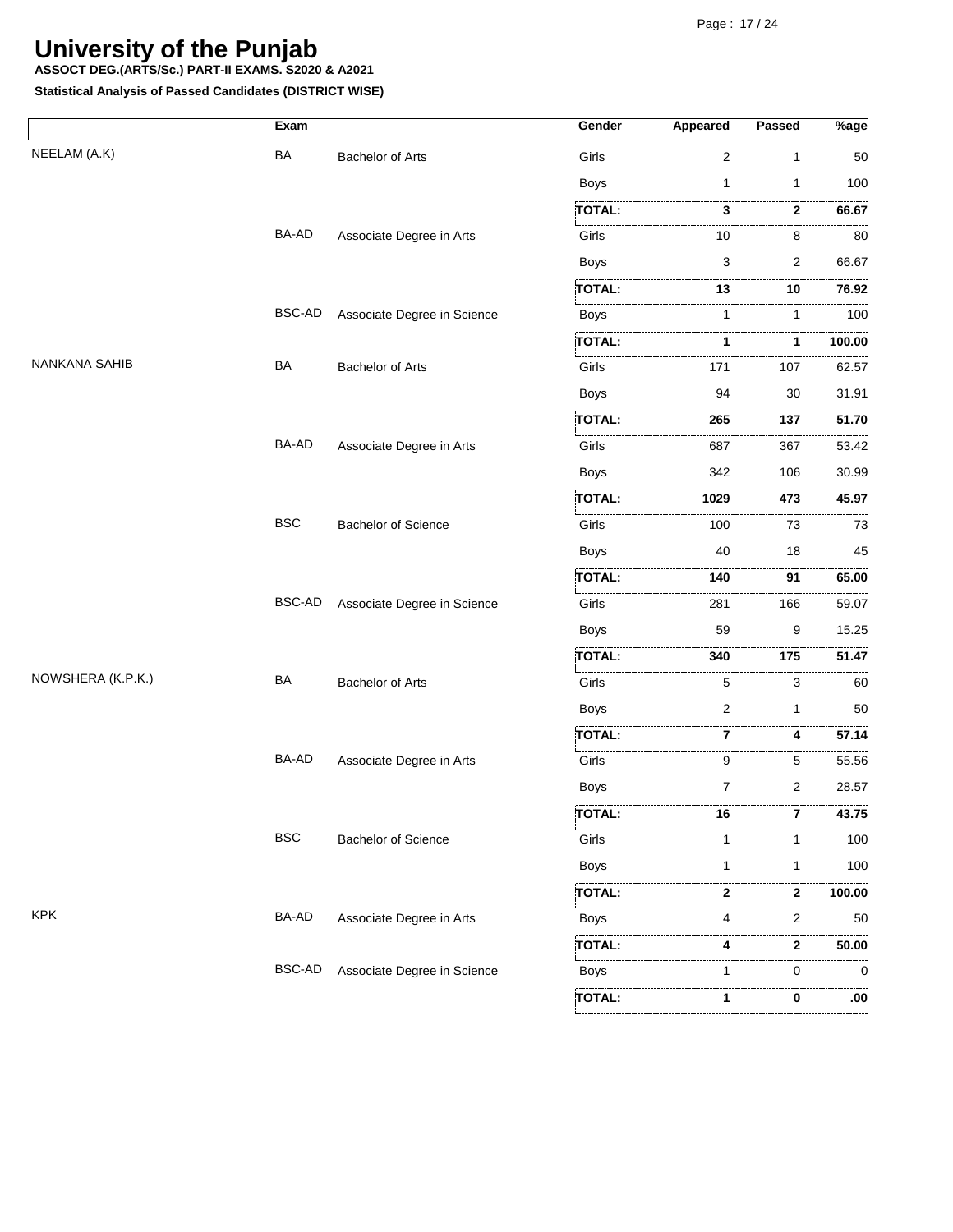**ASSOCT DEG.(ARTS/Sc.) PART-II EXAMS. S2020 & A2021**

|               | Exam       |                             | Gender               | <b>Appeared</b> | Passed | $%$ age |
|---------------|------------|-----------------------------|----------------------|-----------------|--------|---------|
| NAROWAL       | BA         | <b>Bachelor of Arts</b>     | Girls                | 306             | 141    | 46.08   |
|               |            |                             | <b>Boys</b>          | 49              | 19     | 38.78   |
|               |            |                             | <b>TOTAL:</b>        | 355             | 160    | 45.07   |
|               | BA-AD      | Associate Degree in Arts    | .<br>Girls           | 848             | 280    | 33.02   |
|               |            |                             | <b>Boys</b>          | 164             | 59     | 35.98   |
|               |            |                             | TOTAL:               | 1012            | 339    | 33.50   |
|               | <b>BSC</b> | <b>Bachelor of Science</b>  | .<br>Little<br>Girls | 118             | 80     | 67.8    |
|               |            |                             | <b>Boys</b>          | 54              | 29     | 53.7    |
|               |            |                             | TOTAL:               | 172             | 109    | 63.37   |
|               | BSC-AD     | Associate Degree in Science | Girls                | 362             | 214    | 59.12   |
|               |            |                             | <b>Boys</b>          | 101             | 13     | 12.87   |
|               |            |                             | TOTAL:               | 463             | 227    | 49.03   |
| <b>OKARA</b>  | BA         | Bachelor of Arts            | i<br>Girls           | 459             | 207    | 45.1    |
|               |            |                             | Boys                 | 172             | 80     | 46.51   |
|               |            |                             | <b>TOTAL:</b>        | 631             | 287    | 45.48   |
|               | BA-AD      | Associate Degree in Arts    | .<br>Girls           | 1,302           | 416    | 31.95   |
|               |            |                             | <b>Boys</b>          | 590             | 145    | 24.58   |
|               |            |                             | TOTAL:               | 1892            | 561    | 29.65   |
|               | <b>BSC</b> | <b>Bachelor of Science</b>  | .<br>Girls           | 207             | 106    | 51.21   |
|               |            |                             | <b>Boys</b>          | 132             | 52     | 39.39   |
|               |            |                             | TOTAL:               | 339             | 158    | 46.61   |
|               | BSC-AD     | Associate Degree in Science | .<br>Girls           | 590             | 279    | 47.29   |
|               |            |                             | <b>Boys</b>          | 307             | 57     | 18.57   |
|               |            |                             | TOTAL:               | 897             | 336    | 37.46   |
| POONCH (A.K.) | BA         | Bachelor of Arts            | i<br>Girls           | 1               | 0      | <br>0   |
|               |            |                             | Boys                 | 2               | 0      | 0       |
|               |            |                             | TOTAL.               | 3               | 0      | :00     |
|               | BA-AD      | Associate Degree in Arts    | Girls                | 9               | <br>3  | 33.33   |
|               |            |                             | <b>Boys</b>          | 2               | 1      | 50      |
|               |            |                             | <b>TOTAL:</b>        | 11              | 4      | 36.36   |
|               | <b>BSC</b> | <b>Bachelor of Science</b>  | Girls                | 1               | 0      | 0       |
|               |            |                             | <b>Boys</b>          |                 | 1      | 100     |
|               |            |                             | TOTAL:               | 2               | 1      | 50.00   |
|               | BSC-AD     | Associate Degree in Science | .<br>Girls           | 4               | 0      | 0       |
|               |            |                             | TOTAL:               |                 | 0      | .00     |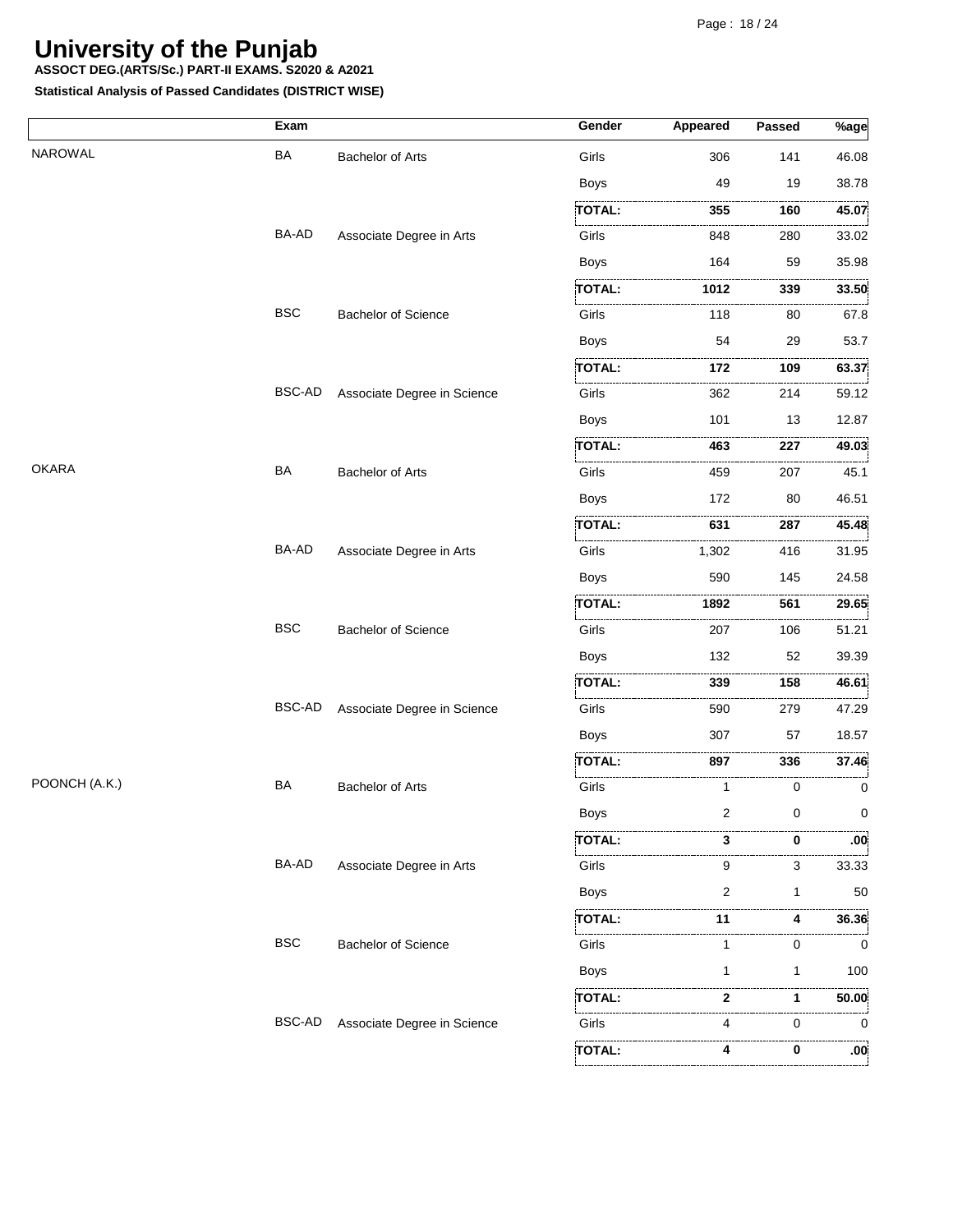**ASSOCT DEG.(ARTS/Sc.) PART-II EXAMS. S2020 & A2021**

|                  | Exam       |                             | Gender        | Appeared       | Passed         | %age            |
|------------------|------------|-----------------------------|---------------|----------------|----------------|-----------------|
| PAK PATTAN       | BA         | <b>Bachelor of Arts</b>     | Girls         | $\overline{7}$ | 3              | 42.86           |
|                  |            |                             | <b>Boys</b>   | 4              | $\overline{2}$ | 50              |
|                  |            |                             | <b>TOTAL:</b> | 11             | 5              | 45.45           |
|                  | BA-AD      | Associate Degree in Arts    | Girls         | 22             | 11             | 50              |
|                  |            |                             | <b>Boys</b>   | 41             | 17             | 41.46           |
|                  |            |                             | TOTAL:        | 63             | <br>.<br>28    | 44.44           |
|                  | <b>BSC</b> | <b>Bachelor of Science</b>  | Girls         | 1              | 0              | 0               |
|                  |            |                             | <b>Boys</b>   | 6              | 3              | 50              |
|                  |            |                             | <b>TOTAL:</b> | 7              | 3              | 42.86           |
|                  | BSC-AD     | Associate Degree in Science | <b>Boys</b>   | 12             | 4              | 33.33           |
|                  |            |                             | TOTAL:        | 12             | 4              | 33.33           |
| <b>PESHAWAR</b>  | BA         | Bachelor of Arts            | Girls         | 1              | 0              | 0               |
|                  |            |                             | TOTAL:        | 1              | 0              | :00             |
|                  | BA-AD      | Associate Degree in Arts    | Girls         | 2              | 0              | . 3<br>0        |
|                  |            |                             | <b>Boys</b>   | 2              | $\mathbf{1}$   | 50              |
|                  |            |                             | TOTAL:        | 4              | 1              | 25.00           |
|                  | <b>BSC</b> | <b>Bachelor of Science</b>  | Girls         | 1              | 1              | .<br>100        |
|                  |            |                             | TOTAL:        | 1              | 1              | 100.00          |
|                  | BSC-AD     | Associate Degree in Science | Girls         | 1              | 1              | 100             |
|                  |            |                             | <b>Boys</b>   | 1              | 0              | 0               |
|                  |            |                             | TOTAL:        | $\mathbf 2$    | 1              | 50.00           |
| <b>PISHIN</b>    | BA         | <b>Bachelor of Arts</b>     | <b>Boys</b>   | 1              | 1              | 100             |
|                  |            |                             | TOTAL:        | 1              | 1              | 100.00          |
|                  | BA-AD      | Associate Degree in Arts    | Boys          | 6              | 4              | 66.67           |
|                  |            |                             | TOTAL:        | 6              | 4              | 66.67           |
| PESHAWAR         | BA-AD      | Associate Degree in Arts    | Girls         | 2              | 0              | 0               |
|                  |            |                             | <b>Boys</b>   | 2              | $\Omega$       | 0               |
|                  |            |                             | TOTAL:        | 4              | 0              | :00             |
|                  | <b>BSC</b> | <b>Bachelor of Science</b>  | Girls         | 1              | $\Omega$       | . 3<br>$\Omega$ |
|                  |            |                             | TOTAL:        | 1              | 0              | $.00^{\circ}$   |
| QILA DIDAR SINGH | BA         | <b>Bachelor of Arts</b>     | Girls         | 1              | 0              | 0               |
|                  |            |                             | TOTAL:        | 1              | 0              | :00             |
|                  | BA-AD      | Associate Degree in Arts    | Girls         | 2              | 1              | .<br>50         |
|                  |            |                             | TOTAL:        | 2              | 1              | 50.00           |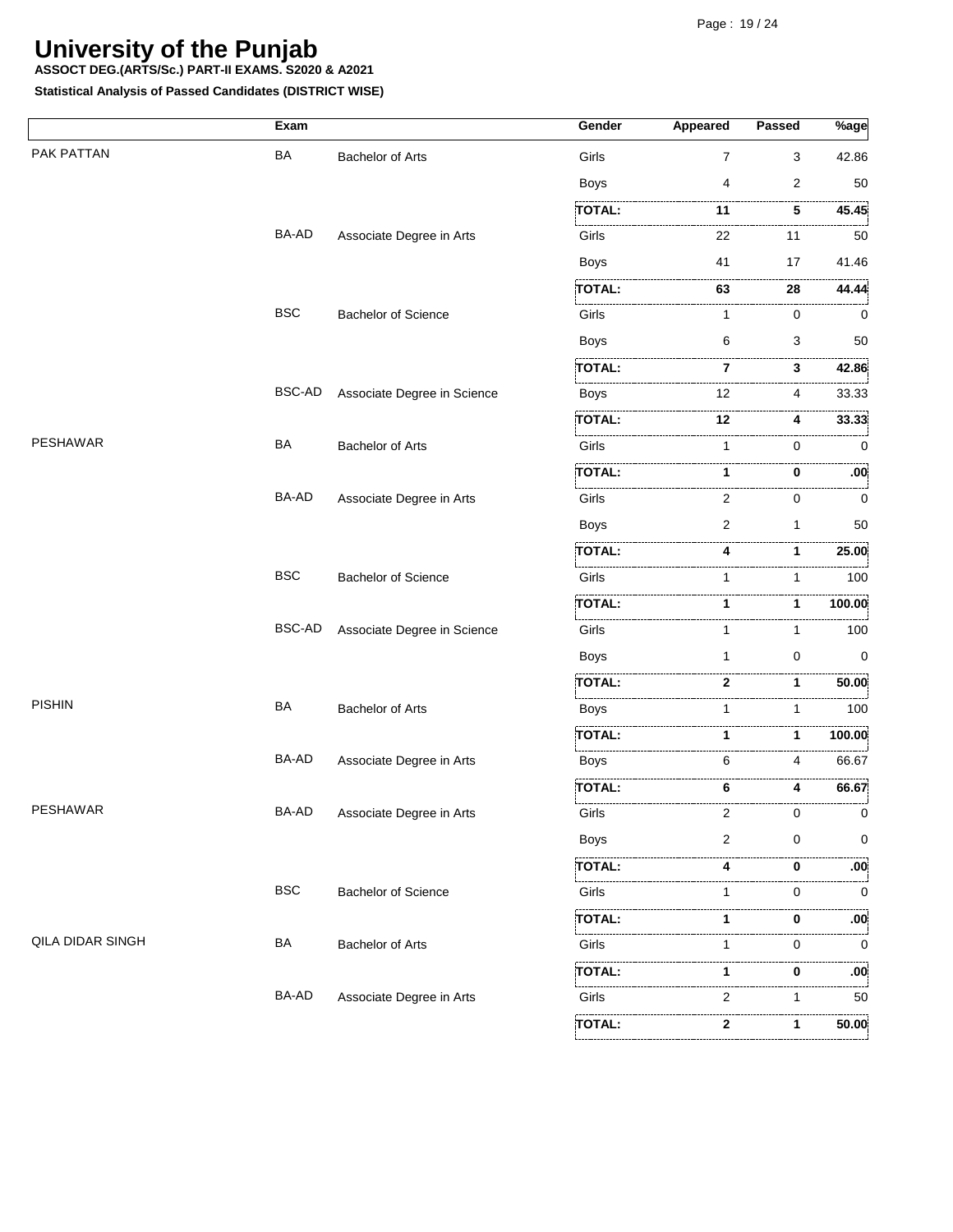**ASSOCT DEG.(ARTS/Sc.) PART-II EXAMS. S2020 & A2021**

**Statistical Analysis of Passed Candidates (DISTRICT WISE)**

|                      | Exam          |                             | Gender                                                                      | Appeared | <b>Passed</b> | $\sqrt[9]{6}$ age |
|----------------------|---------------|-----------------------------|-----------------------------------------------------------------------------|----------|---------------|-------------------|
| QUETTA (BALOCHISTAN) | <b>BA</b>     | <b>Bachelor of Arts</b>     | Girls                                                                       | 1        | 1             | 100               |
|                      |               |                             | <b>Boys</b>                                                                 | 2        | $\mathbf{1}$  | 50                |
|                      |               |                             | TOTAL:                                                                      | 3        | 2             | 66.67             |
|                      | BA-AD         | Associate Degree in Arts    | Girls                                                                       | 6        | 5             | 83.33             |
|                      |               |                             | Boys                                                                        | 6        | 3             | 50                |
|                      |               |                             | TOTAL:                                                                      | 12       | 8             | 66.67             |
|                      | <b>BSC-AD</b> | Associate Degree in Science | Girls                                                                       | 1        | 1             | 100               |
|                      |               |                             | <b>Boys</b>                                                                 | 1        | 0             | 0                 |
|                      |               |                             | <b>TOTAL:</b>                                                               | 2        | 1             | 50.00             |
| <b>RAJAN PUR</b>     | BA            | <b>Bachelor of Arts</b>     | Girls                                                                       | 1        | 0             | 0                 |
|                      |               |                             | TOTAL:                                                                      | 1        | 0             | :00               |
|                      | <b>BA-AD</b>  | Associate Degree in Arts    | <b>Boys</b>                                                                 | 6        | 2             | 33.33             |
|                      |               |                             | <b>TOTAL:</b>                                                               | 6        | .<br>2        | 33.33             |
|                      | <b>BSC</b>    | <b>Bachelor of Science</b>  | Boys                                                                        | 1        | .<br>0        | 0                 |
|                      |               |                             | <b>TOTAL:</b>                                                               | 1        | 0             | :00               |
|                      | <b>BSC-AD</b> | Associate Degree in Science | Boys                                                                        | 2        | 0             | 0                 |
|                      |               |                             | TOTAL:                                                                      | 2        | 0             | :00               |
| RAWLA KOT (A.K.)     | <b>BA</b>     | <b>Bachelor of Arts</b>     | .<br>Littlettertellert i sterre er er er er er er er er er er er e<br>Girls | 2        | 1             | 50                |
|                      |               |                             | TOTAL:                                                                      | 2        | 1             | 50.00             |
|                      | <b>BA-AD</b>  | Associate Degree in Arts    | Girls                                                                       |          | 1             | 100               |
|                      |               |                             | TOTAL:                                                                      | 1        | 1             | 100.00            |
|                      | <b>BSC</b>    | <b>Bachelor of Science</b>  | Girls                                                                       | 1        | .<br>0        | $\mathbf 0$       |
|                      |               |                             | TOTAL:                                                                      | 1        | 0             | :00               |
|                      | BSC-AD        | Associate Degree in Science | Boys                                                                        | 1        | 0             | 0                 |
|                      |               |                             | TOTAL:                                                                      | 1        | 0             | .<br>:00          |
| RAWALPINDI           | BA            | <b>Bachelor of Arts</b>     | Girls                                                                       | 879      | 405           | 46.08             |
|                      |               |                             | <b>Boys</b>                                                                 | 99       | 39            | 39.39             |
|                      |               |                             | , , , , , , , , , , , , , , ,<br><b>TOTAL:</b>                              | .<br>978 | 444           | 45.40             |
|                      | BA-AD         | Associate Degree in Arts    | .<br>Girls                                                                  | 3,420    | 1220          | .<br>35.67        |
|                      |               |                             | <b>Boys</b>                                                                 | 421      | 94            | 22.33             |
|                      |               |                             | TOTAL:                                                                      | 3841     | 1314          | 34.21             |
|                      | <b>BSC</b>    | <b>Bachelor of Science</b>  | Girls                                                                       | .<br>503 | .<br>256      | 50.89             |
|                      |               |                             | Boys                                                                        | 162      | 75            | 46.3              |
|                      |               |                             | <b>TOTAL:</b>                                                               | 665      | .<br>331      | 49.77             |
|                      | <b>BSC-AD</b> | Associate Degree in Science | Girls                                                                       | 1,847    | 715           | 38.71             |
|                      |               |                             | Boys                                                                        | 439      | 56            | 12.76             |
|                      |               |                             | <b>TOTAL:</b>                                                               | 2286     | 771           | 33.73             |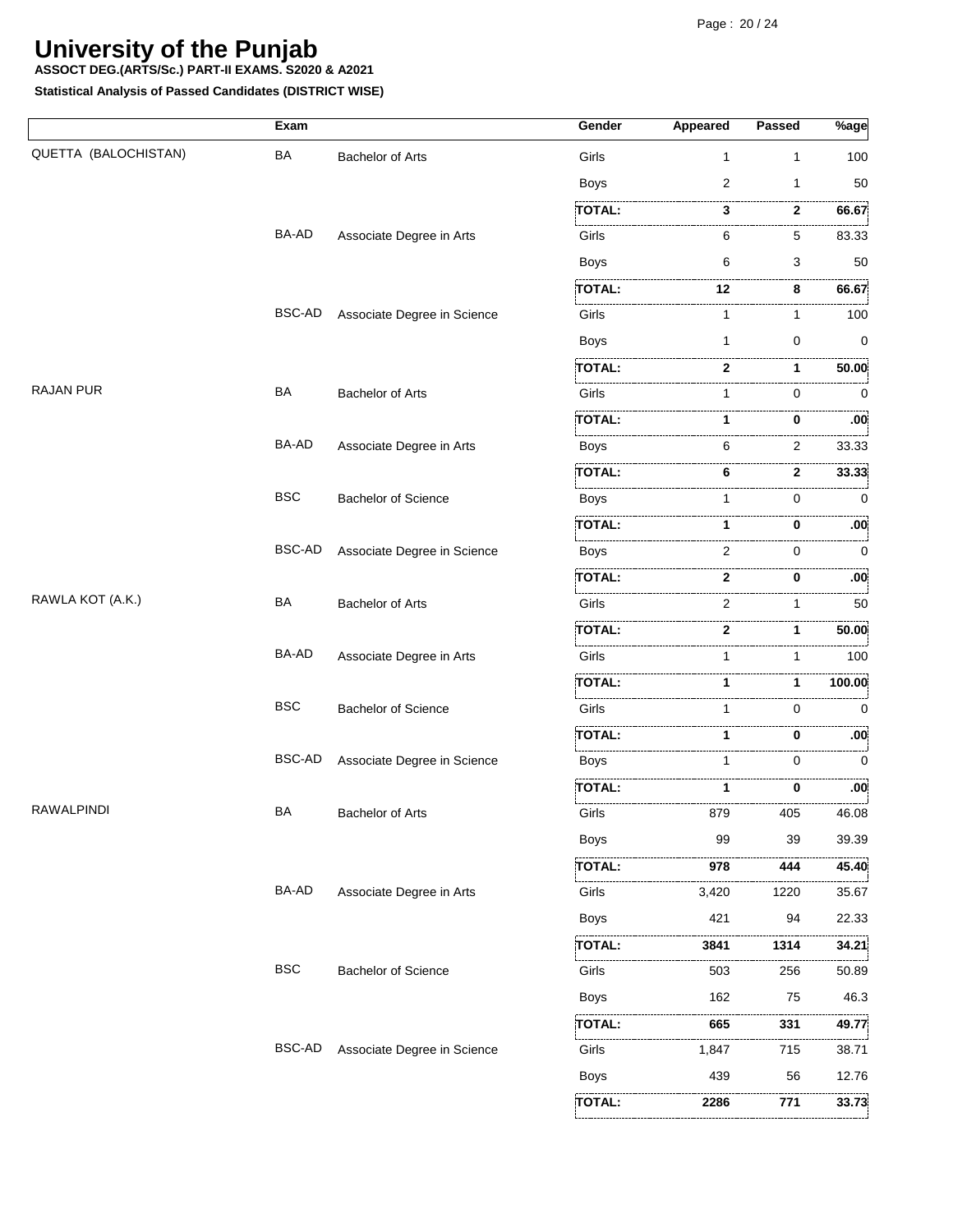**ASSOCT DEG.(ARTS/Sc.) PART-II EXAMS. S2020 & A2021**

|                     | Exam          |                             | Gender                                                      | Appeared | <b>Passed</b>     | $%$ age   |
|---------------------|---------------|-----------------------------|-------------------------------------------------------------|----------|-------------------|-----------|
| RAHIM YAR KHAN      | <b>BA</b>     | <b>Bachelor of Arts</b>     | Girls                                                       | 2        | $\mathbf{1}$      | 50        |
|                     |               |                             | <b>Boys</b>                                                 | 2        | 1                 | 50        |
|                     |               |                             | <b>TOTAL:</b>                                               | 4        | .<br>$\mathbf{2}$ | 50.00     |
|                     | BA-AD         | Associate Degree in Arts    | おんしょう アイ・シー・シー アイ・シー<br>Girls                               | 8        | 5                 | .<br>62.5 |
|                     |               |                             | <b>Boys</b>                                                 | 28       | 13                | 46.43     |
|                     |               |                             | TOTAL:                                                      | 36       | 18                | 50.00     |
|                     | <b>BSC-AD</b> | Associate Degree in Science | Boys                                                        | 4        | 0                 | 0         |
|                     |               |                             | <b>TOTAL:</b>                                               |          | 0                 | :00       |
| SIBBI (BALOCHISTAN) | BA-AD         | Associate Degree in Arts    | .<br>Linnannannannannannan<br>Boys                          | 1        | 1                 | 100       |
|                     |               |                             | <b>TOTAL:</b>                                               | 1        | 1                 | 100.00    |
| SHIKARPUR (SINDH)   | BA-AD         | Associate Degree in Arts    | Girls                                                       | 4        | 2                 | 50        |
|                     |               |                             | <b>Boys</b>                                                 | 1        | 0                 | 0         |
|                     |               |                             | <b>TOTAL:</b>                                               | 5        | $\mathbf{2}$      | 40.00     |
| SAKKHAR (SINDH)     | BA-AD         | Associate Degree in Arts    | Boys                                                        | 3        | 3                 | 100       |
|                     |               |                             | <b>TOTAL:</b>                                               | 3        | 3                 | 100.00    |
|                     | <b>BSC-AD</b> | Associate Degree in Science | Girls                                                       |          | 0                 | 0         |
|                     |               |                             | TOTAL:                                                      | 1        | 0                 | :00       |
| <b>SHEIKHUPURA</b>  | BA            | <b>Bachelor of Arts</b>     | Girls                                                       | 888      | 464               | 52.25     |
|                     |               |                             | <b>Boys</b>                                                 | 270      | 115               | 42.59     |
|                     |               |                             | <b>TOTAL:</b>                                               | 1158     | 579               | 50.00     |
|                     | BA-AD         | Associate Degree in Arts    | .<br>Girls                                                  | 3,415    | 1558              | 45.62     |
|                     |               |                             | <b>Boys</b>                                                 | 1,117    | 341               | 30.53     |
|                     |               |                             | TOTAL:                                                      | 4532     | 1899              | 41.90     |
|                     | <b>BSC</b>    | <b>Bachelor of Science</b>  | .<br>Liikuvalla liikuvalla liikuvalla liselt 1999.<br>Girls | 197      | 113               | 57.36     |
|                     |               |                             | <b>Boys</b>                                                 | 58       | 25                | 43.1      |
|                     |               |                             | <b>TOTAL:</b>                                               | 255      | 138               | 54.12     |
|                     | <b>BSC-AD</b> | Associate Degree in Science | Girls                                                       | 704      | 402               | 57.1      |
|                     |               |                             | <b>Boys</b>                                                 | 152      | 34                | 22.37     |
|                     |               |                             | TOTAL:                                                      | 856      | 436               | 50.93     |
| <b>SKARDU</b>       | BA            | <b>Bachelor of Arts</b>     | .<br><b>Boys</b>                                            | 1        | 0                 | 0         |
|                     |               |                             | <b>TOTAL:</b>                                               |          | 0                 | .<br>:00  |
|                     | BA-AD         | Associate Degree in Arts    | Girls                                                       | Δ        | 4                 | 100       |
|                     |               |                             | <b>Boys</b>                                                 | 13       | 4                 | 30.77     |
|                     |               |                             | TOTAL:                                                      | 17       | 8                 | 47.06     |
|                     | <b>BSC</b>    | <b>Bachelor of Science</b>  | Girls                                                       | 7        | 5                 | 71.43     |
|                     |               |                             | <b>Boys</b>                                                 | 2        | 2                 | 100       |
|                     |               |                             | TOTAL:                                                      | 9        | 7                 | 77.78     |
|                     | <b>BSC-AD</b> | Associate Degree in Science | .<br>Boys                                                   | 1        | 0                 | 0         |
|                     |               |                             | TOTAL:                                                      |          | 0                 | :00       |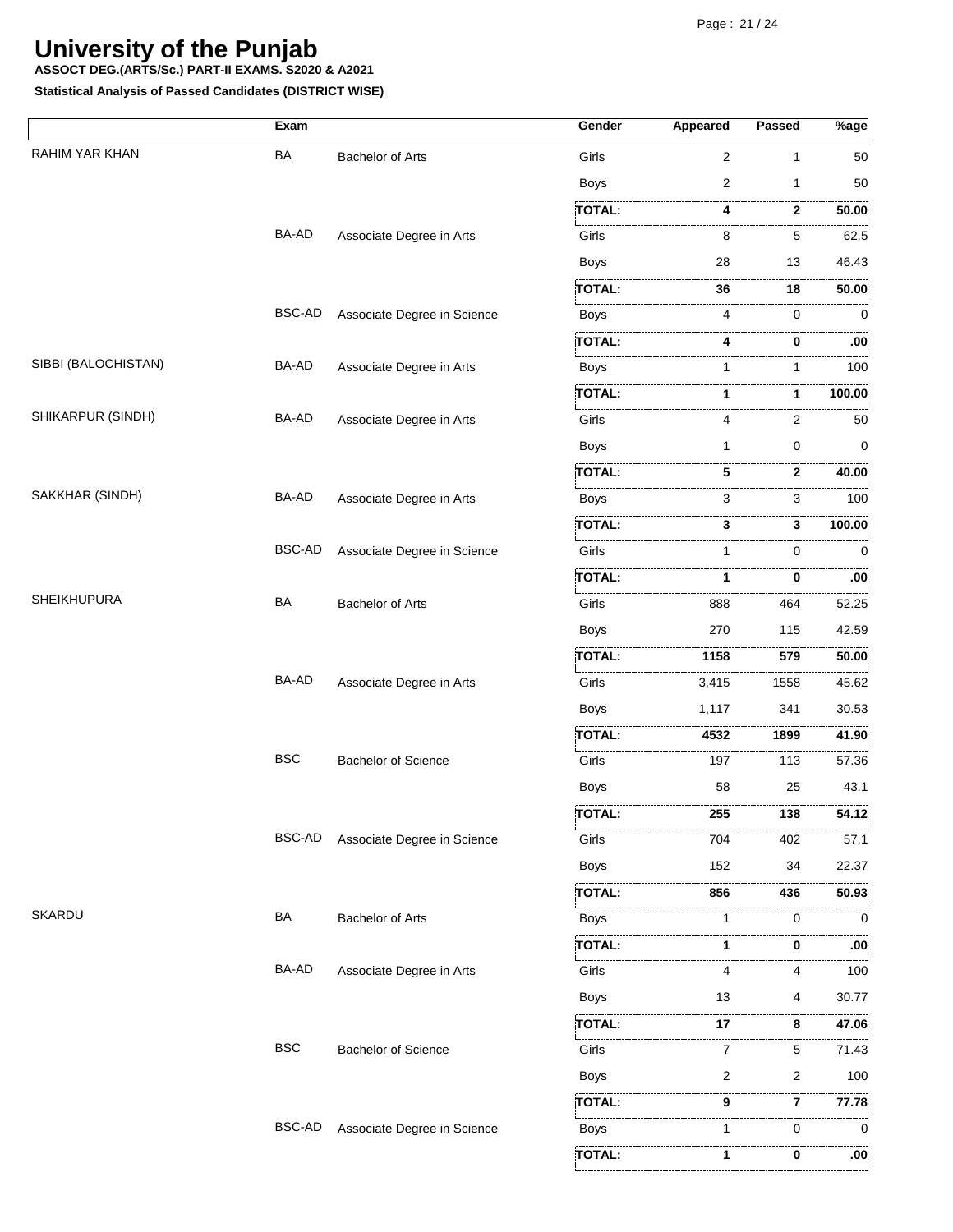**ASSOCT DEG.(ARTS/Sc.) PART-II EXAMS. S2020 & A2021**

|                 | Exam          |                             | Gender           | <b>Appeared</b> | Passed         | $%$ age |
|-----------------|---------------|-----------------------------|------------------|-----------------|----------------|---------|
| <b>SIALKOT</b>  | <b>BA</b>     | <b>Bachelor of Arts</b>     | Girls            | 680             | 323            | 47.5    |
|                 |               |                             | <b>Boys</b>      | 45              | 29             | 64.44   |
|                 |               |                             | <b>TOTAL:</b>    | 725             | 352            | 48.55   |
|                 | BA-AD         | Associate Degree in Arts    | .<br>1.<br>Girls | 2,584           | 1035           | 40.05   |
|                 |               |                             | Boys             | 339             | 123            | 36.28   |
|                 |               |                             | TOTAL:           | 2923            | 1158           | 39.62   |
|                 | <b>BSC</b>    | <b>Bachelor of Science</b>  | Girls            | 207             | 73             | 35.27   |
|                 |               |                             | Boys             | 30              | 13             | 43.33   |
|                 |               |                             | TOTAL:           | 237             | 86             | 36.29   |
|                 | <b>BSC-AD</b> | Associate Degree in Science | .<br>Girls       | 618             | 227            | 36.73   |
|                 |               |                             | <b>Boys</b>      | 84              | $\overline{7}$ | 8.33    |
|                 |               |                             | TOTAL:           | 702             | 234            | 33.33   |
| SARGODHA        | <b>BA</b>     | <b>Bachelor of Arts</b>     | Girls            | 8               | 4              | 50      |
|                 |               |                             | <b>Boys</b>      | 5               | 4              | 80      |
|                 |               |                             | <b>TOTAL:</b>    | 13              | 8              | 61.54   |
|                 | <b>BA-AD</b>  | Associate Degree in Arts    | Girls            | 43              | .<br>17        | 39.53   |
|                 |               |                             | <b>Boys</b>      | 60              | 29             | 48.33   |
|                 |               |                             | TOTAL:           | 103             | 46             | 44.66   |
|                 | <b>BSC</b>    | <b>Bachelor of Science</b>  | Girls            | 10              | 4              | 40      |
|                 |               |                             | <b>Boys</b>      | 5               | 0              | 0       |
|                 |               |                             | TOTAL:           | 15              | 4              | 26.67   |
|                 | BSC-AD        | Associate Degree in Science | Girls            | 44              | .<br>17        | 38.64   |
|                 |               |                             | <b>Boys</b>      | 6               | $\mathbf 0$    | 0       |
|                 |               |                             | <b>TOTAL:</b>    | 50              | 17             | 34.00   |
| SADHNOTI (A.K.) | BA            | <b>Bachelor of Arts</b>     | .<br>Girls       | 2               | 1              | 50      |
|                 |               |                             | Boys             |                 | 0              | 0       |
|                 |               |                             | TOTAL:           | з               |                | 33.33   |
|                 | BA-AD         | Associate Degree in Arts    | Girls            | 4               | 2              | 50      |
|                 |               |                             | Boys             | 1               | 0              | 0       |
|                 |               |                             | TOTAL:           | 5               | 2              | 40.00   |
|                 | <b>BSC</b>    | <b>Bachelor of Science</b>  | Girls            |                 | 1              | 25      |
|                 |               |                             | TOTAL:           |                 | 1              | 25.00   |
|                 | BSC-AD        | Associate Degree in Science | Boys             | 3               | .<br>0         | 0       |
|                 |               |                             | TOTAL:           | 3               | 0              | :00     |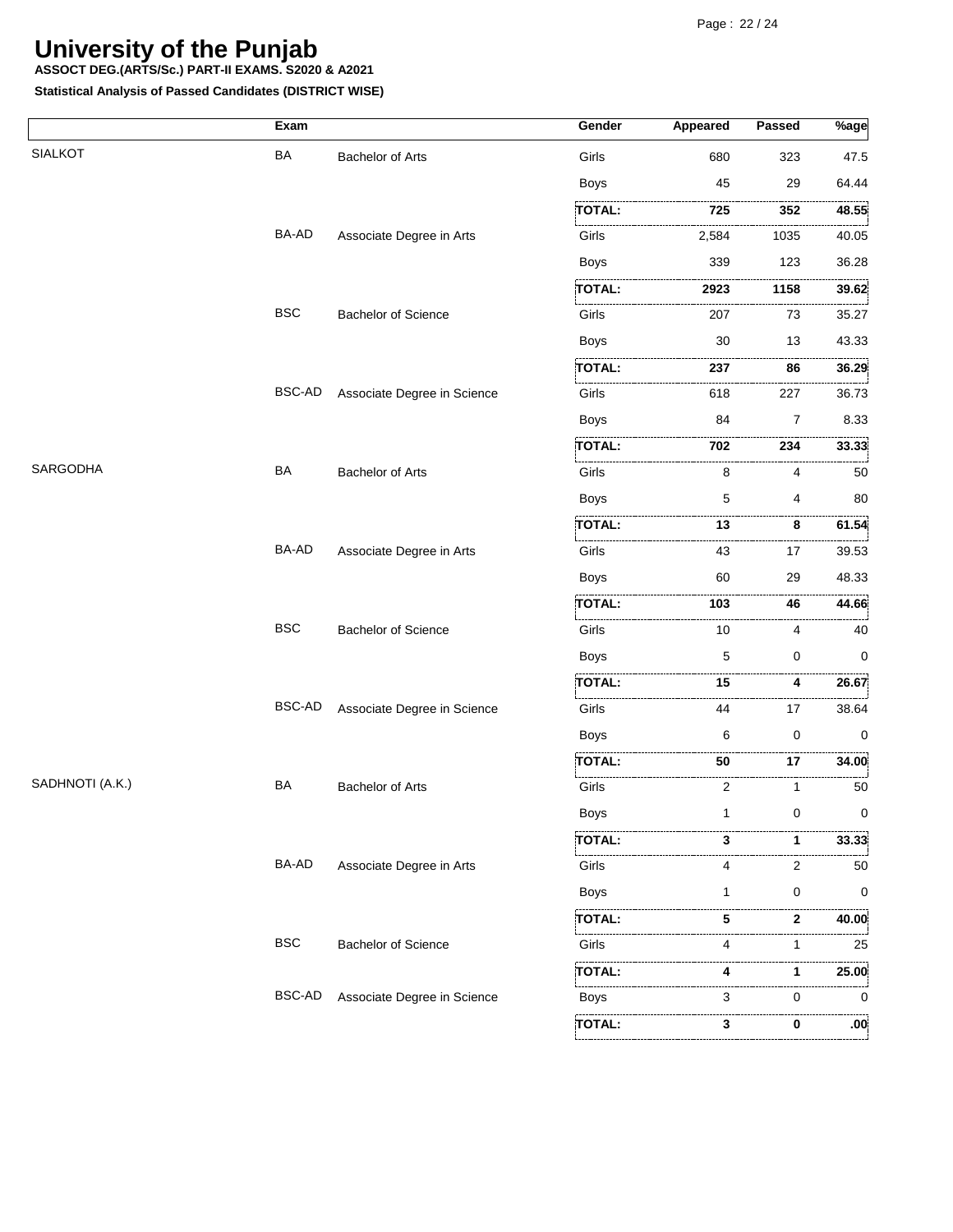**ASSOCT DEG.(ARTS/Sc.) PART-II EXAMS. S2020 & A2021**

|               | Exam       |                             | Gender        | Appeared | Passed         | $\sqrt[3]{\text{age}}$ |
|---------------|------------|-----------------------------|---------------|----------|----------------|------------------------|
| <b>SWABI</b>  | <b>BA</b>  | <b>Bachelor of Arts</b>     | Girls         | 1        | 1              | 100                    |
|               |            |                             | TOTAL:        | 1        | 1              | 100.00                 |
|               | BA-AD      | Associate Degree in Arts    | Girls         | 2        | 1              | 50                     |
|               |            |                             | Boys          | 2        | $\overline{2}$ | 100                    |
|               |            |                             | TOTAL:        | 4        | 3              | 75.00                  |
|               | <b>BSC</b> | <b>Bachelor of Science</b>  | Girls         | 1        | 1              | 100                    |
|               |            |                             | TOTAL:        | 1        | 1              | 100.00                 |
|               | BSC-AD     | Associate Degree in Science | Girls         | 2        | 0              | 0                      |
|               |            |                             | <b>Boys</b>   | 1        | 0              | 0                      |
|               |            |                             | <b>TOTAL:</b> | 3        | 0              | .00.                   |
| SAHIWAL       | BA         | <b>Bachelor of Arts</b>     | Girls         | 4        | 2              | 50                     |
|               |            |                             | <b>Boys</b>   | 6        | 3              | 50                     |
|               |            |                             | <b>TOTAL:</b> | 10       | 5              | 50.00                  |
|               | BA-AD      | Associate Degree in Arts    | Girls         | 21       | $\overline{7}$ | 33.33                  |
|               |            |                             | <b>Boys</b>   | 47       | 9              | 19.15                  |
|               |            |                             | <b>TOTAL:</b> | .<br>68  | .<br>16        | 23.53                  |
|               | <b>BSC</b> | <b>Bachelor of Science</b>  | Boys          | 4        |                | 25                     |
|               |            |                             | TOTAL:        | 4        | 1              | .<br>25.00             |
|               | BSC-AD     | Associate Degree in Science | Girls         | 8        | 5              | .<br>62.5              |
|               |            |                             | <b>Boys</b>   | 11       | 0              | 0                      |
|               |            |                             | <b>TOTAL:</b> | 19       | 5              | 26.32                  |
| <b>SWAT</b>   | BA-AD      | Associate Degree in Arts    | Girls         | 1        | 1              | 100                    |
|               |            |                             | <b>Boys</b>   | 8        | 2              | 25                     |
|               |            |                             | TOTAL:        | 9        | 3              | 33.33                  |
|               | BSC-AD     | Associate Degree in Science | Girls         | 1        | 0              | . 5<br>0               |
|               |            |                             | <b>TOTAL:</b> | 1        | 0              | .00 <sub>i</sub>       |
| TANK (K.P.K.) | BA-AD      | Associate Degree in Arts    | Girls         | 1        | 0              | 0                      |
|               |            |                             | Boys          | 2        | 2              | 100                    |
|               |            |                             | TOTAL:        | 3        | $\mathbf{2}$   | 66.67                  |
|               | BSC-AD     | Associate Degree in Science | Boys          | 1        | 0              | . 5<br>0               |
|               |            |                             | TOTAL:        | 1        | 0              | .00 <sub>i</sub>       |